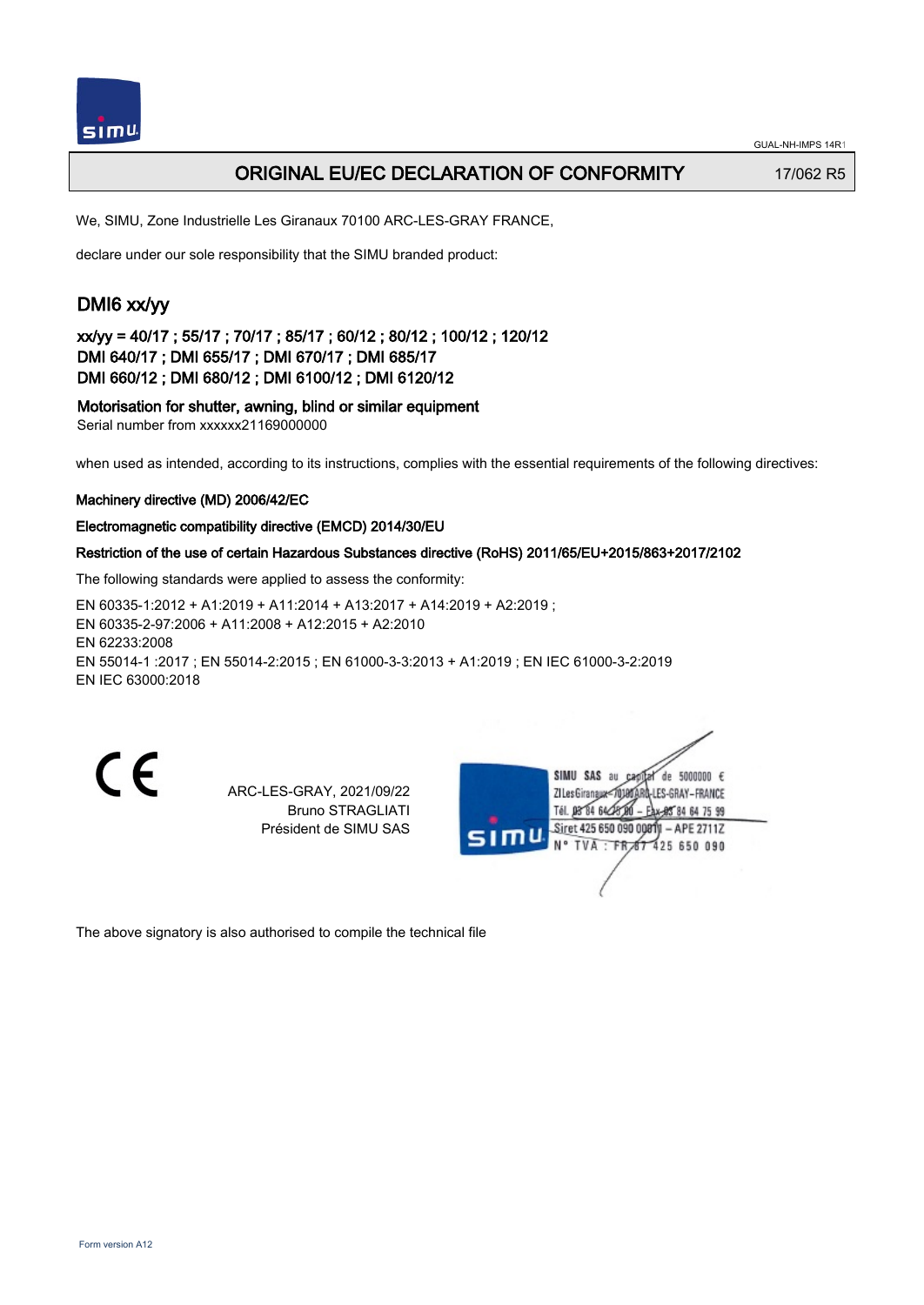



## ORIGINAL EU/EC DECLARATION OF CONFORMITY DECLARATION EU/CE DE CONFORMITE ORIGINALE

17/062 R5

We, SIMU, Zone Industrielle Les Giranaux 70100 ARC-LES-GRAY FRANCE, Nous,

declare under our sole responsibility that the SIMU branded product: declarons sous notre seule responsabilité que le produit de marque SIMU

# DMI6 xx/yy

## xx/yy = 40/17 ; 55/17 ; 70/17 ; 85/17 ; 60/12 ; 80/12 ; 100/12 ; 120/12 DMI 640/17 ; DMI 655/17 ; DMI 670/17 ; DMI 685/17 DMI 660/12 ; DMI 680/12 ; DMI 6100/12 ; DMI 6120/12

### Motorisation for shutter, awning, blind or similar equipment

Motorisation de volet, store, rideau ou équipement similaire

Serial number from xxxxxx21169000000 Numéro de série à partir de

when used as intended, according to its instructions, complies with the essential requirements of the following directives: utilisé, selon l'usage prévu, comme décrit dans son manuel d'utilisation, est conforme aux exigences essentielles des directives suivantes

#### Machinery directive (MD) 2006/42/EC

Directive Machine 2006/42/EC

#### Electromagnetic compatibility directive (EMCD) 2014/30/EU

Directive compatibilité électromagnétique 2014/30/EU

#### Restriction of the use of certain Hazardous Substances directive (RoHS) 2011/65/EU+2015/863+2017/2102

Directive RoHS 2011/65/EU+2015/863+2017/2102

The following standards were applied to assess the conformity: Les normes de référence suivantes ont été appliquées pour évaluer la conformité

EN 60335‑1:2012 + A1:2019 + A11:2014 + A13:2017 + A14:2019 + A2:2019 ; EN 60335‑2‑97:2006 + A11:2008 + A12:2015 + A2:2010 EN 62233:2008 EN 55014‑1 :2017 ; EN 55014‑2:2015 ; EN 61000‑3‑3:2013 + A1:2019 ; EN IEC 61000‑3‑2:2019 EN IEC 63000:2018

CE

ARC-LES-GRAY, 2021/09/22 Bruno STRAGLIATI Président de SIMU SAS

SIMU SAS au de 5000000  $\epsilon$ ZI Les Giranaux</r ES-GRAY-FRANCE TH DR R4 BL/ 64 75 99 Siret 425 650 090 00811  $-$  APE 27117 TVA 425 650 090  $-FR$ 

The above signatory is also authorised to compile the technical file

La personne signataire ci-dessus est aussi celle autorisée à constituer le dossier technique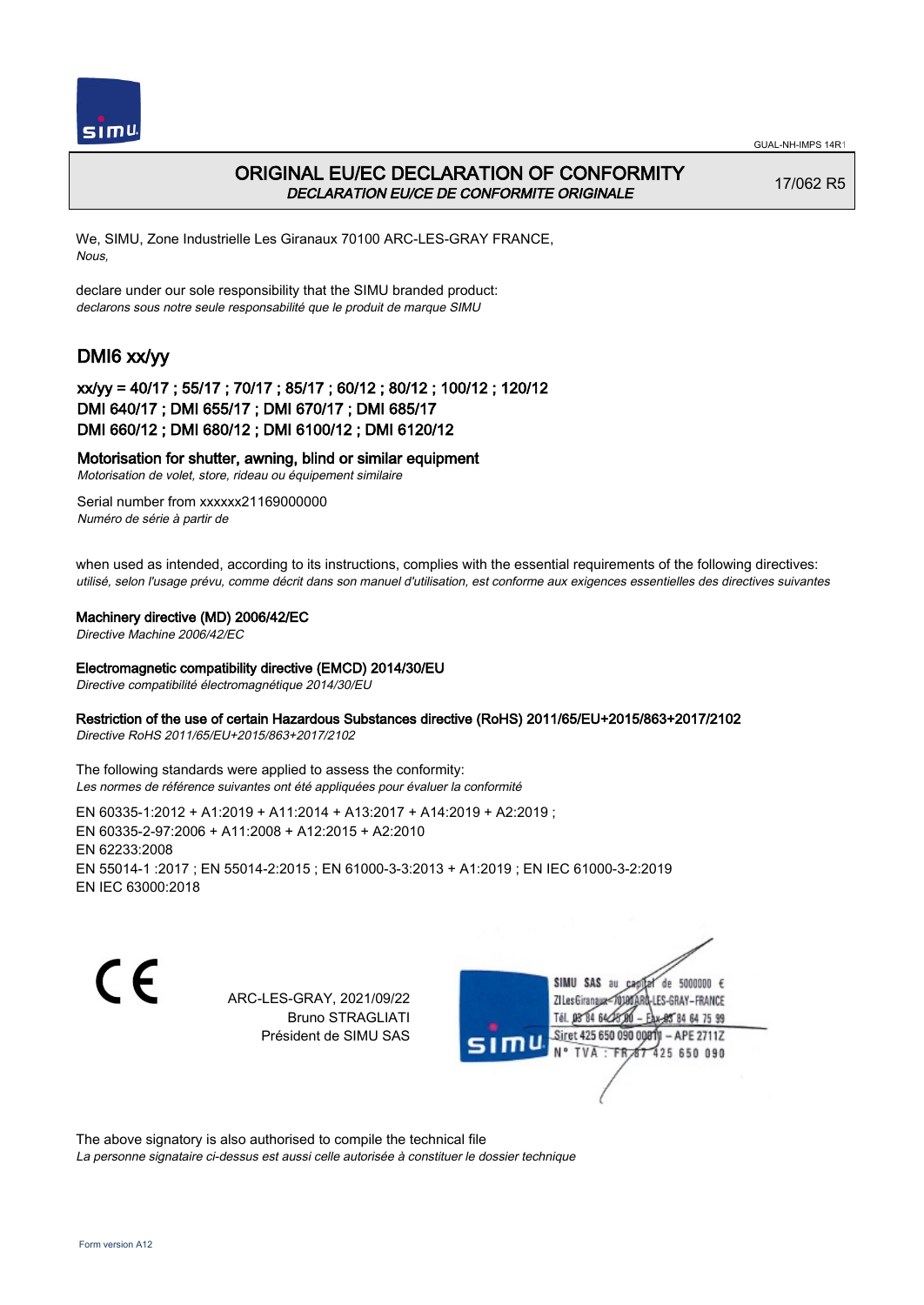



### ORIGINAL EU/EC DECLARATION OF CONFORMITY ORIGINAL EU/EG-KONFORMITÄTSERKLÄRUNG

17/062 R5

We, SIMU, Zone Industrielle Les Giranaux 70100 ARC-LES-GRAY FRANCE, Wir,

declare under our sole responsibility that the SIMU branded product: erklären unter unserer alleinigen Verantwortung, dass das mit der Marke SIMU versehene Produkt

# DMI6 xx/yy

### xx/yy = 40/17 ; 55/17 ; 70/17 ; 85/17 ; 60/12 ; 80/12 ; 100/12 ; 120/12 DMI 640/17 ; DMI 655/17 ; DMI 670/17 ; DMI 685/17 DMI 660/12 ; DMI 680/12 ; DMI 6100/12 ; DMI 6120/12

### Motorisation for shutter, awning, blind or similar equipment

Motorisierung für Abschlüsse or ähnliche Ausrüstung

Serial number from xxxxxx21169000000 Seriennummer ab

when used as intended, according to its instructions, complies with the essential requirements of the following directives: den einschlägigen Bestimmungen der folgenden Richtlinien entspricht, wenn es nach den Anweisungen des Herstellers bestimmungsgemäß verwendet wird

### Machinery directive (MD) 2006/42/EC

Maschinenrichtlinie 2006/42/EC

### Electromagnetic compatibility directive (EMCD) 2014/30/EU

Richtlinie über die elektromagnetische Verträglichkeit 2014/30/EU

### Restriction of the use of certain Hazardous Substances directive (RoHS) 2011/65/EU+2015/863+2017/2102

RoHS-Richtlinie 2011/65/EU+2015/863+2017/2102

The following standards were applied to assess the conformity: Die Konformität wird durch die Einhaltung folgender Normen nachgewiesen

EN 60335‑1:2012 + A1:2019 + A11:2014 + A13:2017 + A14:2019 + A2:2019 ; EN 60335‑2‑97:2006 + A11:2008 + A12:2015 + A2:2010 EN 62233:2008 EN 55014‑1 :2017 ; EN 55014‑2:2015 ; EN 61000‑3‑3:2013 + A1:2019 ; EN IEC 61000‑3‑2:2019 EN IEC 63000:2018

(f

ARC-LES-GRAY, 2021/09/22 Bruno STRAGLIATI Président de SIMU SAS



The above signatory is also authorised to compile the technical file

Die oben genannte Person ist auch bevollmächtigt, die relevanten technischen Unterlagen zusammenzustellen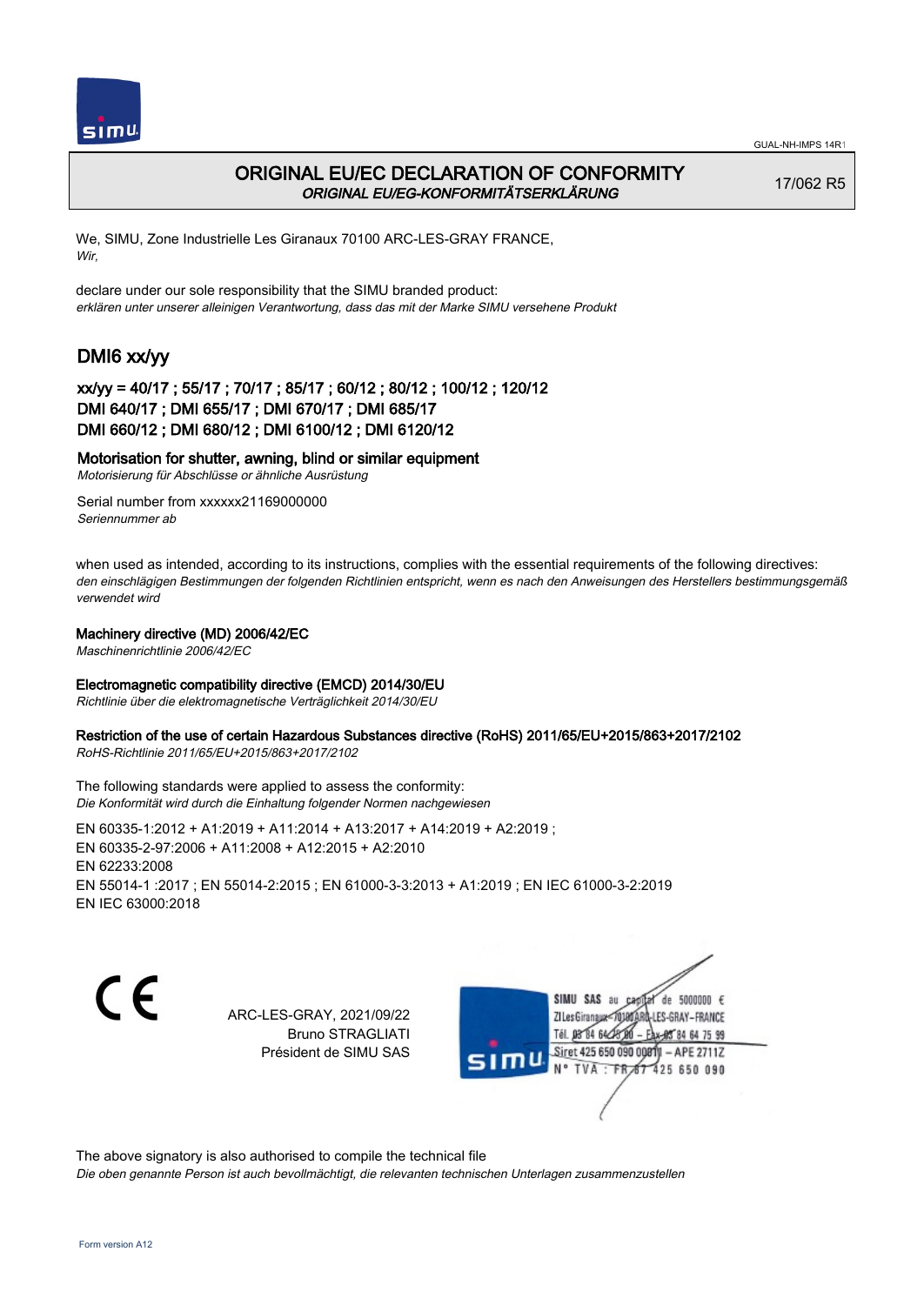



## ORIGINAL EU/EC DECLARATION OF CONFORMITY DECLARACIÓN UE/CE DE CONFORMIDAD ORIGINAL

17/062 R5

We, SIMU, Zone Industrielle Les Giranaux 70100 ARC-LES-GRAY FRANCE, Nosotros,

declare under our sole responsibility that the SIMU branded product: declaramos bajo nuestra única responsabilidad, que los productos de la marca SIMU

# DMI6 xx/yy

### xx/yy = 40/17 ; 55/17 ; 70/17 ; 85/17 ; 60/12 ; 80/12 ; 100/12 ; 120/12 DMI 640/17 ; DMI 655/17 ; DMI 670/17 ; DMI 685/17 DMI 660/12 ; DMI 680/12 ; DMI 6100/12 ; DMI 6120/12

### Motorisation for shutter, awning, blind or similar equipment

Motorización de persiana, toldo, cortina o equipos similares

Serial number from xxxxxx21169000000 número de serie a partir de

when used as intended, according to its instructions, complies with the essential requirements of the following directives: cuando se utilizan según el uso previsto, de conformidad con sus instrucciones, cumplen con los requisitos esenciales de las siguientes directivas

### Machinery directive (MD) 2006/42/EC

Directiva "Máquinas" 2006/42/EC

### Electromagnetic compatibility directive (EMCD) 2014/30/EU

Directiva compatibilidad electromagnética 2014/30/EU

### Restriction of the use of certain Hazardous Substances directive (RoHS) 2011/65/EU+2015/863+2017/2102

Directiva RoHS 2011/65/EU+2015/863+2017/2102

The following standards were applied to assess the conformity: Las siguientes normas de referencia han sido aplicadas para evaluar la conformidad

EN 60335‑1:2012 + A1:2019 + A11:2014 + A13:2017 + A14:2019 + A2:2019 ; EN 60335‑2‑97:2006 + A11:2008 + A12:2015 + A2:2010 EN 62233:2008 EN 55014‑1 :2017 ; EN 55014‑2:2015 ; EN 61000‑3‑3:2013 + A1:2019 ; EN IEC 61000‑3‑2:2019 EN IEC 63000:2018

( F

ARC-LES-GRAY, 2021/09/22 Bruno STRAGLIATI Président de SIMU SAS



The above signatory is also authorised to compile the technical file el firmante, anteriormente mencionado tambien esta facultado para elaborar el expediente tecnico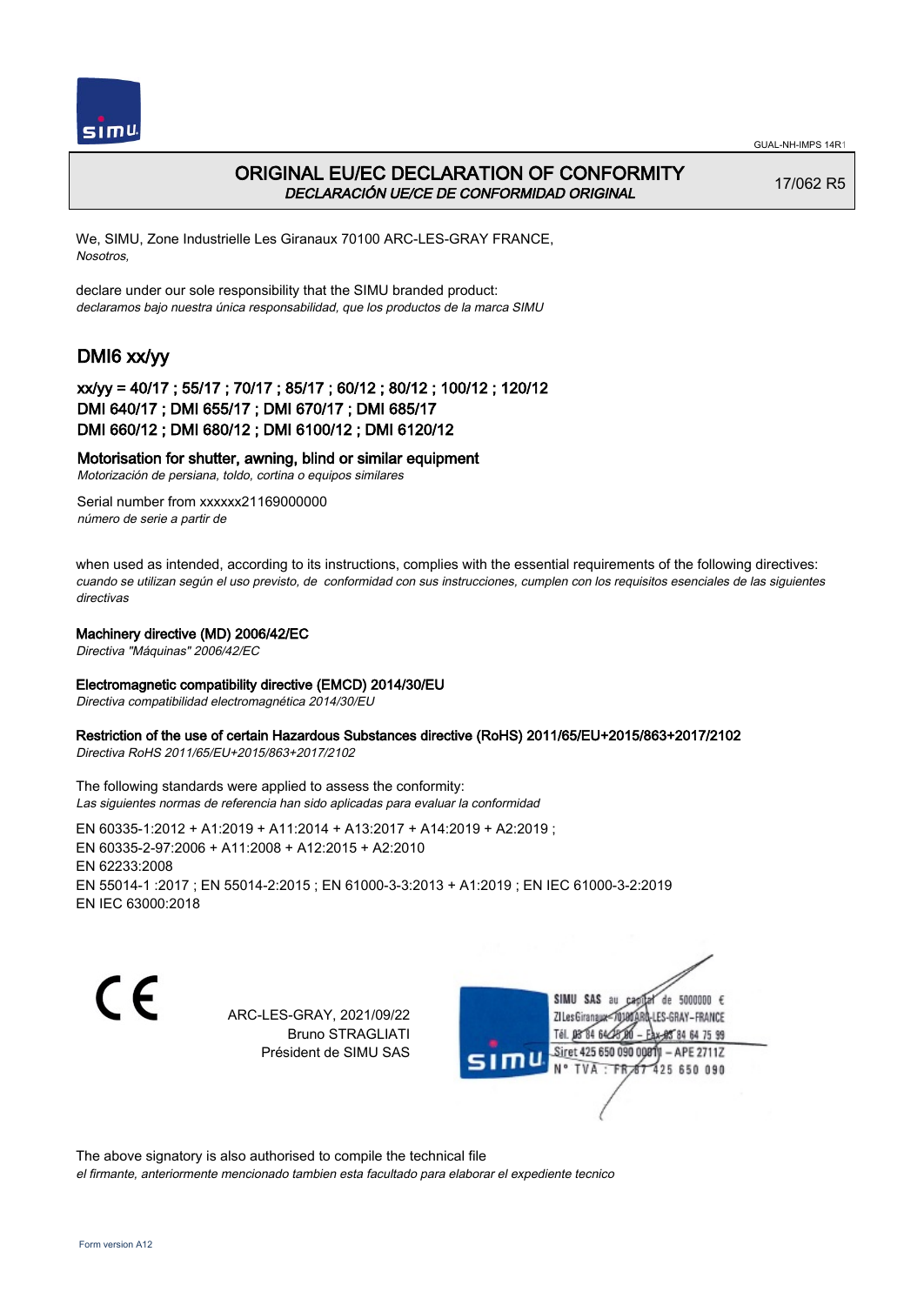

## ORIGINAL EU/EC DECLARATION OF CONFORMITY DICHIARAZIONE DI CONFORMITÀ UE/CE ORIGINALE

17/062 R5

We, SIMU, Zone Industrielle Les Giranaux 70100 ARC-LES-GRAY FRANCE, Noi,

declare under our sole responsibility that the SIMU branded product: dichiariamo sotto la nostra esclusiva responsabilità che l'appareccho di marca SIMU

# DMI6 xx/yy

### xx/yy = 40/17 ; 55/17 ; 70/17 ; 85/17 ; 60/12 ; 80/12 ; 100/12 ; 120/12 DMI 640/17 ; DMI 655/17 ; DMI 670/17 ; DMI 685/17 DMI 660/12 ; DMI 680/12 ; DMI 6100/12 ; DMI 6120/12

### Motorisation for shutter, awning, blind or similar equipment

Motorizzazione di tapparella, persiana, tenda o apparecchiatura similare

Serial number from xxxxxx21169000000 Numero di serie a partire da

when used as intended, according to its instructions, complies with the essential requirements of the following directives: se utilizzato secondo l'uso previsto, come descritto nel suo manuale d'istruzioni, è conforme ai requisiti essenziali delle seguenti Direttive

#### Machinery directive (MD) 2006/42/EC

Direttiva Macchine 2006/42/EC

#### Electromagnetic compatibility directive (EMCD) 2014/30/EU

Direttiva compatibilità elettromagnetica 2014/30/EU

#### Restriction of the use of certain Hazardous Substances directive (RoHS) 2011/65/EU+2015/863+2017/2102

Direttiva RoHS 2011/65/EU+2015/863+2017/2102

The following standards were applied to assess the conformity: I seguenti standard di riferimento sono stati applicati per ottenere la conformità

EN 60335‑1:2012 + A1:2019 + A11:2014 + A13:2017 + A14:2019 + A2:2019 ; EN 60335‑2‑97:2006 + A11:2008 + A12:2015 + A2:2010 EN 62233:2008 EN 55014‑1 :2017 ; EN 55014‑2:2015 ; EN 61000‑3‑3:2013 + A1:2019 ; EN IEC 61000‑3‑2:2019 EN IEC 63000:2018

CE

ARC-LES-GRAY, 2021/09/22 Bruno STRAGLIATI Président de SIMU SAS



The above signatory is also authorised to compile the technical file Il firmatario è inoltre autorizzato a costituire il fascicolo tecnico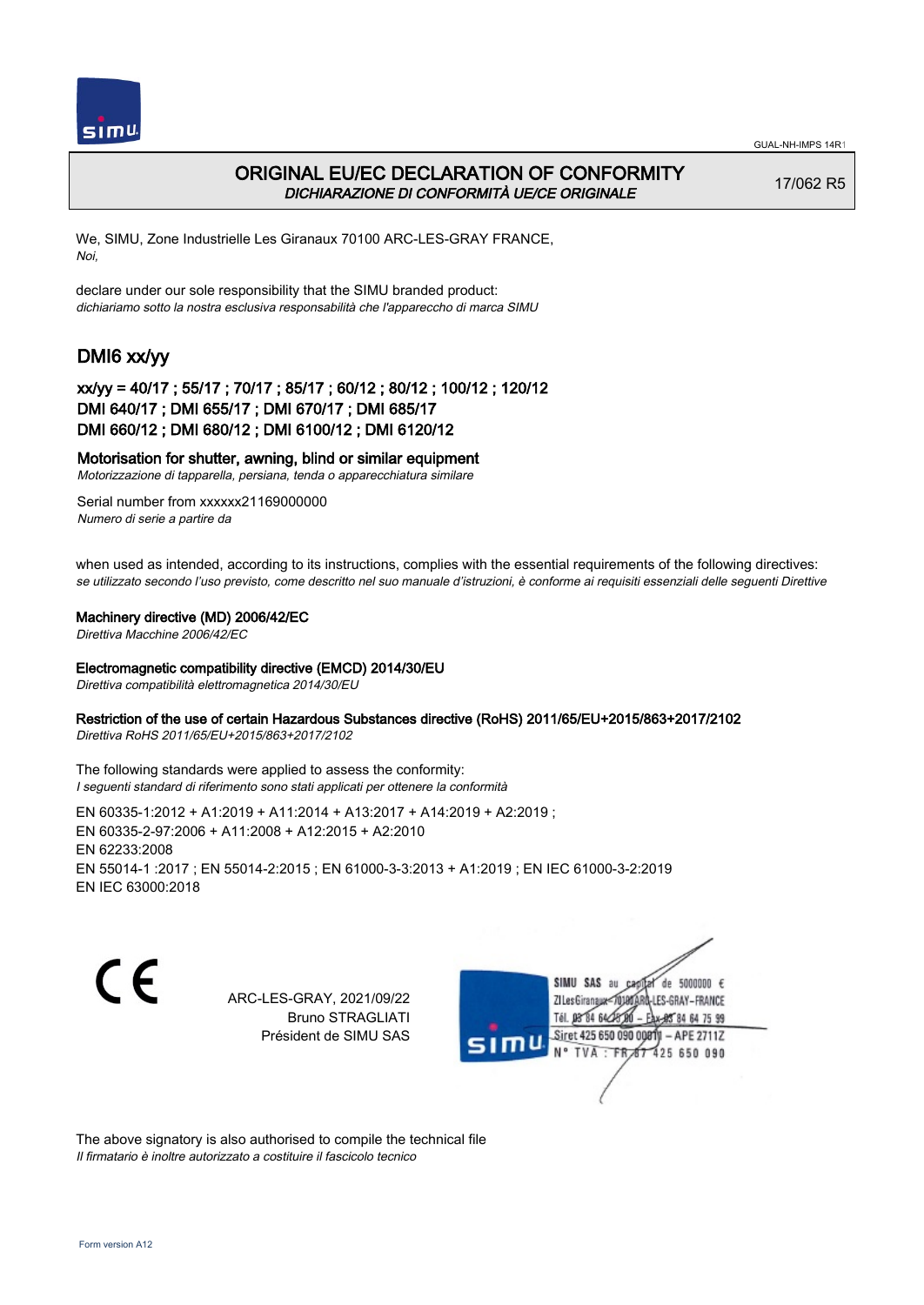



## ORIGINAL EU/EC DECLARATION OF CONFORMITY ОРИГИНАЛНА EU/EC ДЕКЛАРАЦИЯ ЗА СЪОТВЕТСТВИЕ

17/062 R5

We, SIMU, Zone Industrielle Les Giranaux 70100 ARC-LES-GRAY FRANCE, Ние,

declare under our sole responsibility that the SIMU branded product: декларираме на своя лична отговорност, че продукт с търговска марка SIMU

# DMI6 xx/yy

### xx/yy = 40/17 ; 55/17 ; 70/17 ; 85/17 ; 60/12 ; 80/12 ; 100/12 ; 120/12 DMI 640/17 ; DMI 655/17 ; DMI 670/17 ; DMI 685/17 DMI 660/12 ; DMI 680/12 ; DMI 6100/12 ; DMI 6120/12

### Motorisation for shutter, awning, blind or similar equipment

Моторизация за ролетни щори, сенници или други подобни засенчващи изделия

Serial number from xxxxxx21169000000 сериен номер от

when used as intended, according to its instructions, complies with the essential requirements of the following directives: когато се използва съобразно предназначението си и в съответствие с инструкциите е в съответствие с основните изисквания на следните директиви

#### Machinery directive (MD) 2006/42/EC

Машинна директива 2006/42/EC

### Electromagnetic compatibility directive (EMCD) 2014/30/EU

Директива за електромагнитна съвместимост 2014/30/EU

#### Restriction of the use of certain Hazardous Substances directive (RoHS) 2011/65/EU+2015/863+2017/2102

RoHS Директива относно ограничението на употребата на определени опасни вещества в електрическото и електронното оборудване 2011/65/EU+2015/863+2017/2102

The following standards were applied to assess the conformity: Следните референтни стандарти са приложени за оценяване на съответствието

EN 60335‑1:2012 + A1:2019 + A11:2014 + A13:2017 + A14:2019 + A2:2019 ; EN 60335‑2‑97:2006 + A11:2008 + A12:2015 + A2:2010 EN 62233:2008 EN 55014‑1 :2017 ; EN 55014‑2:2015 ; EN 61000‑3‑3:2013 + A1:2019 ; EN IEC 61000‑3‑2:2019 EN IEC 63000:2018

C E

ARC-LES-GRAY, 2021/09/22 Bruno STRAGLIATI Président de SIMU SAS



The above signatory is also authorised to compile the technical file Гоеподписващия също е упълномощен да съставя техническо досие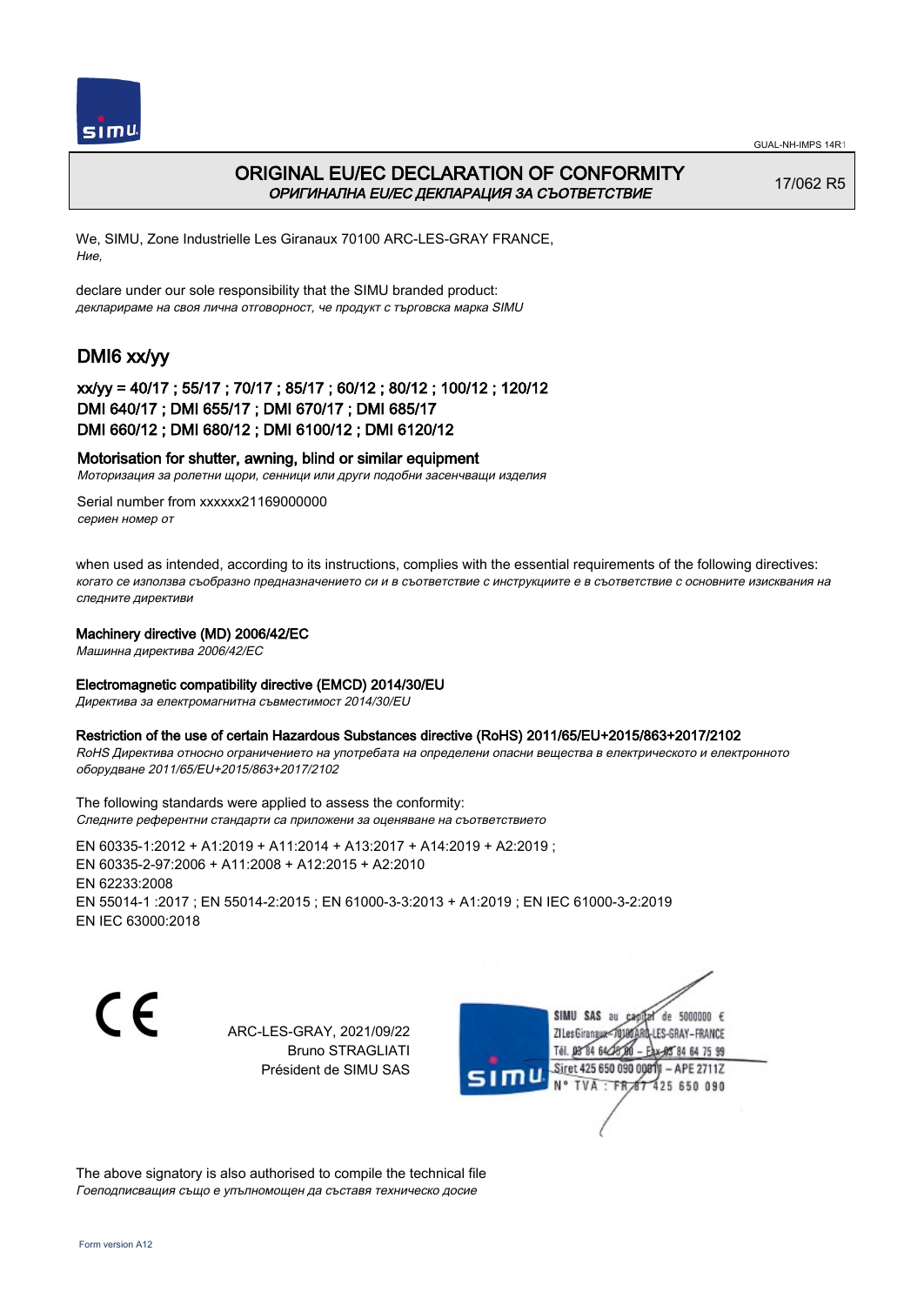

## ORIGINAL EU/EC DECLARATION OF CONFORMITY ORIGINÁLNÍ EU/ES PROHLÁŠENÍ O SHODĚ

17/062 R5

We, SIMU, Zone Industrielle Les Giranaux 70100 ARC-LES-GRAY FRANCE, My,

declare under our sole responsibility that the SIMU branded product: prohlašujeme na svou výlučnou odpovědnost, že výrobek značky SIMU

# DMI6 xx/yy

## xx/yy = 40/17 ; 55/17 ; 70/17 ; 85/17 ; 60/12 ; 80/12 ; 100/12 ; 120/12 DMI 640/17 ; DMI 655/17 ; DMI 670/17 ; DMI 685/17 DMI 660/12 ; DMI 680/12 ; DMI 6100/12 ; DMI 6120/12

### Motorisation for shutter, awning, blind or similar equipment

Pohon pro rolety, markýzy, clony nebo podobná zařízení

Serial number from xxxxxx21169000000 Sériové číslo od

when used as intended, according to its instructions, complies with the essential requirements of the following directives: pokud je používán v souladu s účelem použití a s návodem, splňuje základní požadavky těchto směrnic

### Machinery directive (MD) 2006/42/EC

Směrnice o strojních zařízeních 2006/42/EC

### Electromagnetic compatibility directive (EMCD) 2014/30/EU

Směrnice o elektromagnetické kompatibilitě 2014/30/EU

### Restriction of the use of certain Hazardous Substances directive (RoHS) 2011/65/EU+2015/863+2017/2102

Směrnice o omezení používání některých nebezpečných látek v elektrických a elektronických zařízeních 2011/65/EU+2015/863+2017/2102

The following standards were applied to assess the conformity: Pro posouzení shody byly použity následující normy

EN 60335‑1:2012 + A1:2019 + A11:2014 + A13:2017 + A14:2019 + A2:2019 ; EN 60335‑2‑97:2006 + A11:2008 + A12:2015 + A2:2010 EN 62233:2008 EN 55014‑1 :2017 ; EN 55014‑2:2015 ; EN 61000‑3‑3:2013 + A1:2019 ; EN IEC 61000‑3‑2:2019 EN IEC 63000:2018

C E

ARC-LES-GRAY, 2021/09/22 Bruno STRAGLIATI Président de SIMU SAS



The above signatory is also authorised to compile the technical file Výše uvedená osoba je také osoba pověřená sestavením technické dokumentace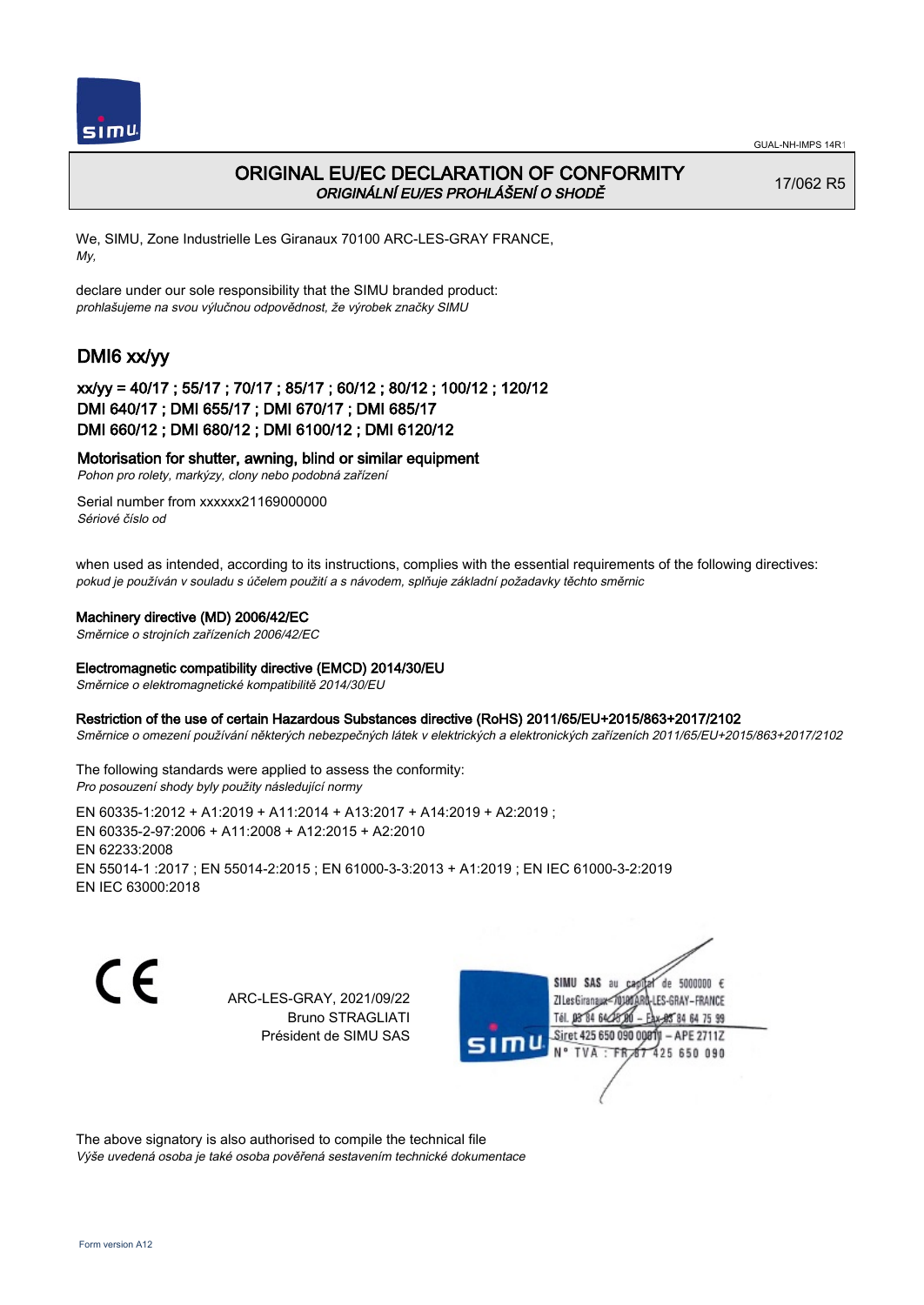



## ORIGINAL EU/EC DECLARATION OF CONFORMITY ORIGINAL EU/EF-OVERENSSTEMMELSESERKLÆRING

17/062 R5

We, SIMU, Zone Industrielle Les Giranaux 70100 ARC-LES-GRAY FRANCE, Vi,

declare under our sole responsibility that the SIMU branded product: erklærer som eneansvarlige, at SIMU mærkede produkter

# DMI6 xx/yy

### xx/yy = 40/17 ; 55/17 ; 70/17 ; 85/17 ; 60/12 ; 80/12 ; 100/12 ; 120/12 DMI 640/17 ; DMI 655/17 ; DMI 670/17 ; DMI 685/17 DMI 660/12 ; DMI 680/12 ; DMI 6100/12 ; DMI 6120/12

### Motorisation for shutter, awning, blind or similar equipment

Motorisering af gitre, markiser, persienner eller lign. udstyr

Serial number from xxxxxx21169000000 serienummer fra

when used as intended, according to its instructions, complies with the essential requirements of the following directives: når det anvendes efter hensigten, efter dennes instrukser, overholder kravene i følgende direktiver

### Machinery directive (MD) 2006/42/EC

Maskindirektivet 2006/42/EC

#### Electromagnetic compatibility directive (EMCD) 2014/30/EU

Elektromagnetisk kompatibilitet direktiv 2014/30/EU

#### Restriction of the use of certain Hazardous Substances directive (RoHS) 2011/65/EU+2015/863+2017/2102

RoHS direktiv 2011/65/EU+2015/863+2017/2102

The following standards were applied to assess the conformity: Referencestandarderne der følger blev anvendt til at vurdere overholdelsen

EN 60335‑1:2012 + A1:2019 + A11:2014 + A13:2017 + A14:2019 + A2:2019 ; EN 60335‑2‑97:2006 + A11:2008 + A12:2015 + A2:2010 EN 62233:2008 EN 55014‑1 :2017 ; EN 55014‑2:2015 ; EN 61000‑3‑3:2013 + A1:2019 ; EN IEC 61000‑3‑2:2019 EN IEC 63000:2018

CE

ARC-LES-GRAY, 2021/09/22 Bruno STRAGLIATI Président de SIMU SAS



The above signatory is also authorised to compile the technical file Personen nævnt ovenfor er også godkendt til at udarbejde det tekniske dossier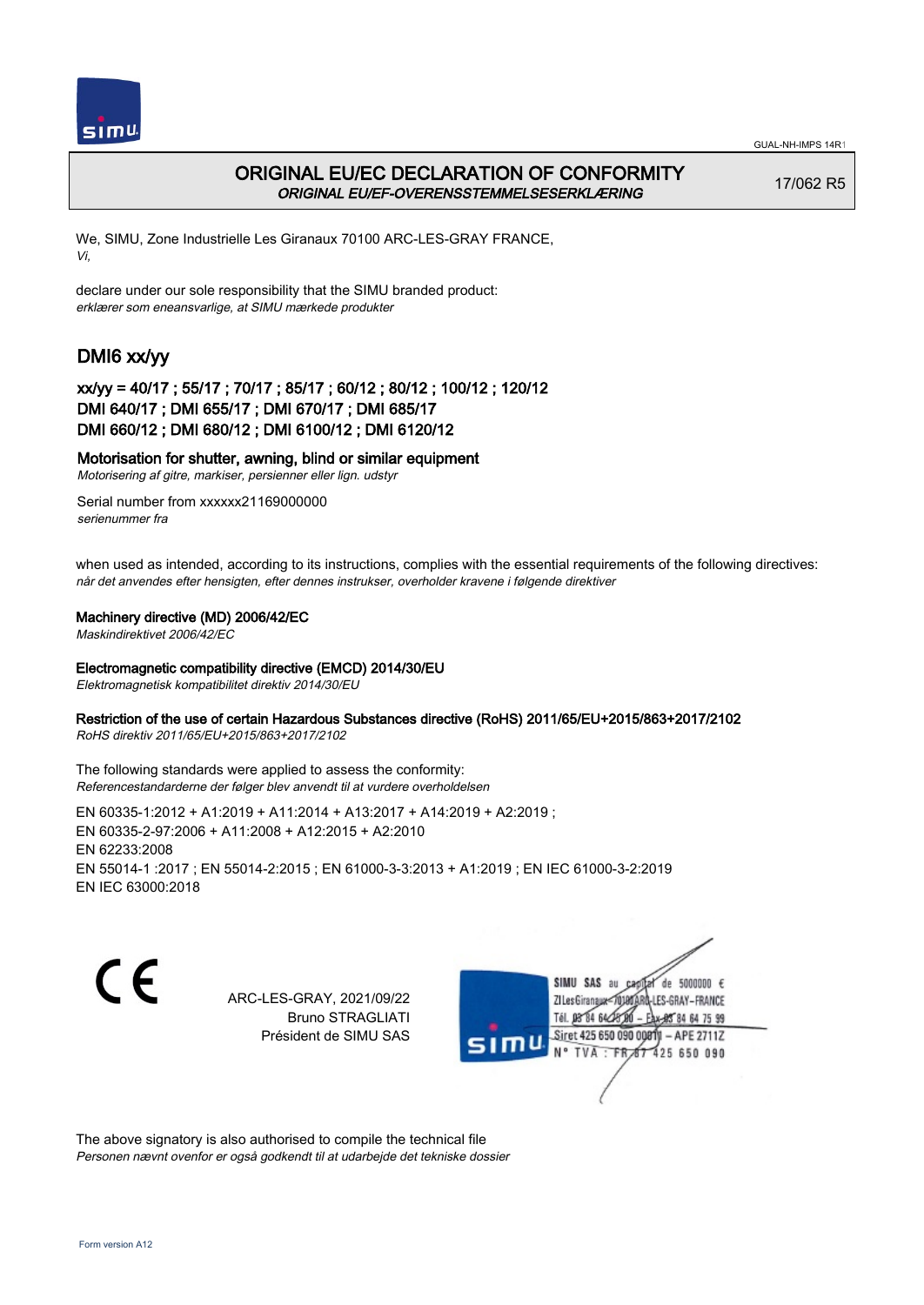

## ORIGINAL EU/EC DECLARATION OF CONFORMITY EL/EK VASTAVUSDEKLARATSIOON

17/062 R5

We, SIMU, Zone Industrielle Les Giranaux 70100 ARC-LES-GRAY FRANCE, Meie,

declare under our sole responsibility that the SIMU branded product: kinnitame kogu vastutusega, et SIMU kaubamärgiga tooted

# DMI6 xx/yy

### xx/yy = 40/17 ; 55/17 ; 70/17 ; 85/17 ; 60/12 ; 80/12 ; 100/12 ; 120/12 DMI 640/17 ; DMI 655/17 ; DMI 670/17 ; DMI 685/17 DMI 660/12 ; DMI 680/12 ; DMI 6100/12 ; DMI 6120/12

### Motorisation for shutter, awning, blind or similar equipment

Aknaluukide, varikatuste, aknakardinate või sarnaste seadmete motoriseerimine

Serial number from xxxxxx21169000000 Seerianumber alates

when used as intended, according to its instructions, complies with the essential requirements of the following directives: kui kasutatakse eesmärgipäraselt ja juhiste kohaselt, vastavad käesoleva direktiivi põhinõuetele

#### Machinery directive (MD) 2006/42/EC

Masinate direktiiv 2006/42/EC

#### Electromagnetic compatibility directive (EMCD) 2014/30/EU

Elektromagnetilise ühilduvuse direktiiv 2014/30/EU

#### Restriction of the use of certain Hazardous Substances directive (RoHS) 2011/65/EU+2015/863+2017/2102

RoHs direktiiv ohtlike ainete kasutamise piirangute kohta elektri- ja elektroonikaseadmetes 2011/65/EU+2015/863+2017/2102

The following standards were applied to assess the conformity: Vastavusdeklaratsiooni hindamiseks kasutatakse järgmisi standardeid

EN 60335‑1:2012 + A1:2019 + A11:2014 + A13:2017 + A14:2019 + A2:2019 ; EN 60335‑2‑97:2006 + A11:2008 + A12:2015 + A2:2010 EN 62233:2008 EN 55014‑1 :2017 ; EN 55014‑2:2015 ; EN 61000‑3‑3:2013 + A1:2019 ; EN IEC 61000‑3‑2:2019 EN IEC 63000:2018

C E

ARC-LES-GRAY, 2021/09/22 Bruno STRAGLIATI Président de SIMU SAS



The above signatory is also authorised to compile the technical file Eelpool nimetatud isik on volitatud koostama tehnilist dokumentatsiooni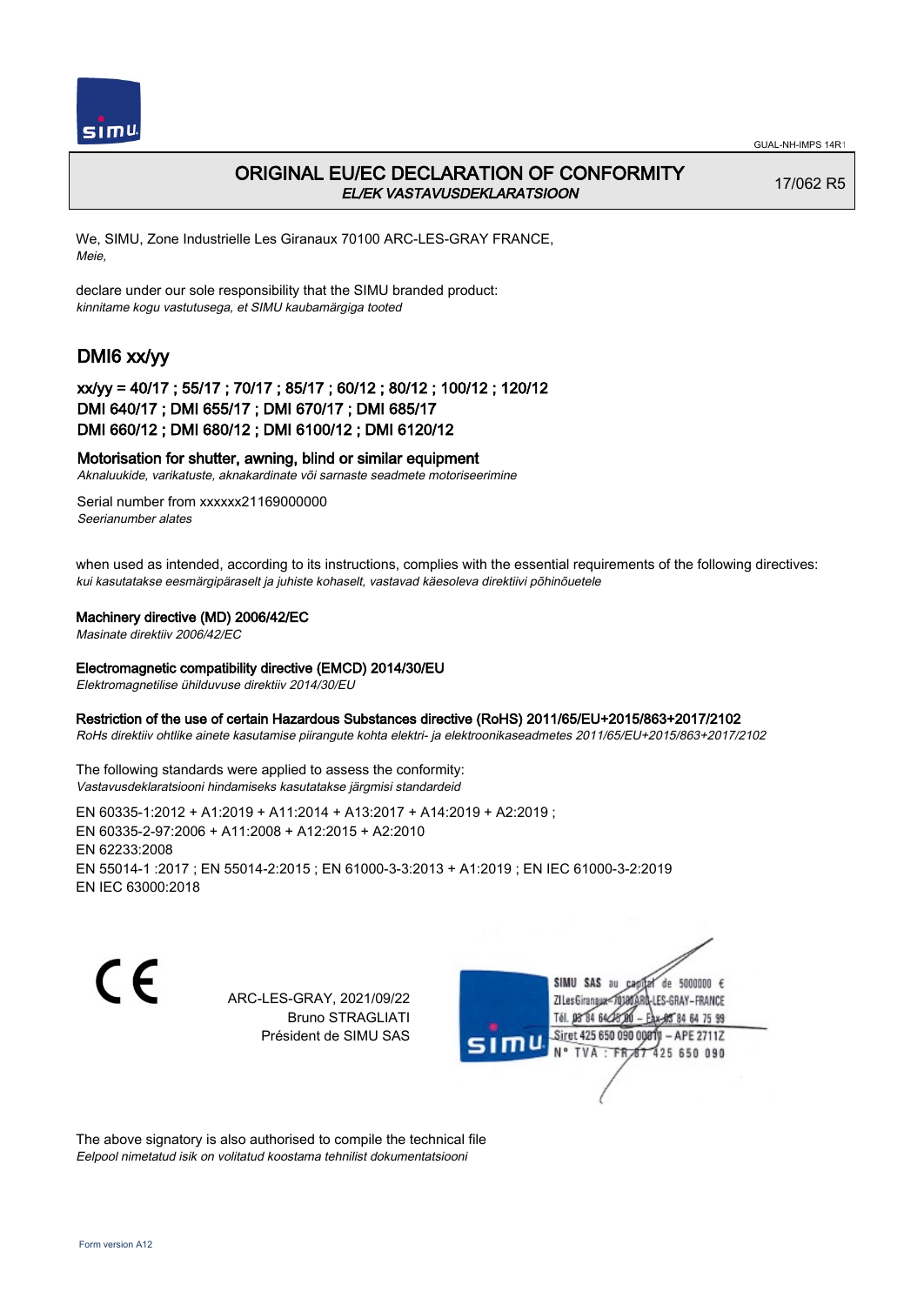

## ORIGINAL EU/EC DECLARATION OF CONFORMITY ALKUPERÄISET EU/EY-VAATIMUSTENMUKAISUUSVAKUUTUS

17/062 R5

We, SIMU, Zone Industrielle Les Giranaux 70100 ARC-LES-GRAY FRANCE, Me,

declare under our sole responsibility that the SIMU branded product: vakuutamme omalla vastuullamme, että SIMU merkkituote

# DMI6 xx/yy

### xx/yy = 40/17 ; 55/17 ; 70/17 ; 85/17 ; 60/12 ; 80/12 ; 100/12 ; 120/12 DMI 640/17 ; DMI 655/17 ; DMI 670/17 ; DMI 685/17 DMI 660/12 ; DMI 680/12 ; DMI 6100/12 ; DMI 6120/12

### Motorisation for shutter, awning, blind or similar equipment

Sälerullainten, markiisien, kaihtimien tai vastaavien motorisointi

Serial number from xxxxxx21169000000 sarjanumerot

when used as intended, according to its instructions, complies with the essential requirements of the following directives: kun käytettynä oikein ja sen ohjeiden mukaan, noudattaa seuraavien direktiivien olennaisia vaatimuksia

### Machinery directive (MD) 2006/42/EC

Konedirektiivin 2006/42/EC

### Electromagnetic compatibility directive (EMCD) 2014/30/EU

Sähkömagneettinen yhteensopivuus direktiivin 2014/30/EU

### Restriction of the use of certain Hazardous Substances directive (RoHS) 2011/65/EU+2015/863+2017/2102

RoHS direktiivin 2011/65/EU+2015/863+2017/2102

The following standards were applied to assess the conformity: Seuraavia viitestandardeja sovellettiin vaatimustenmukaisuusvakuutusta arvioitaessa

EN 60335‑1:2012 + A1:2019 + A11:2014 + A13:2017 + A14:2019 + A2:2019 ; EN 60335‑2‑97:2006 + A11:2008 + A12:2015 + A2:2010 EN 62233:2008 EN 55014‑1 :2017 ; EN 55014‑2:2015 ; EN 61000‑3‑3:2013 + A1:2019 ; EN IEC 61000‑3‑2:2019 EN IEC 63000:2018

CE

ARC-LES-GRAY, 2021/09/22 Bruno STRAGLIATI Président de SIMU SAS



The above signatory is also authorised to compile the technical file Yllä allekirjoittaja on myös valtuutettu kokoamaan teknisten tiedostojen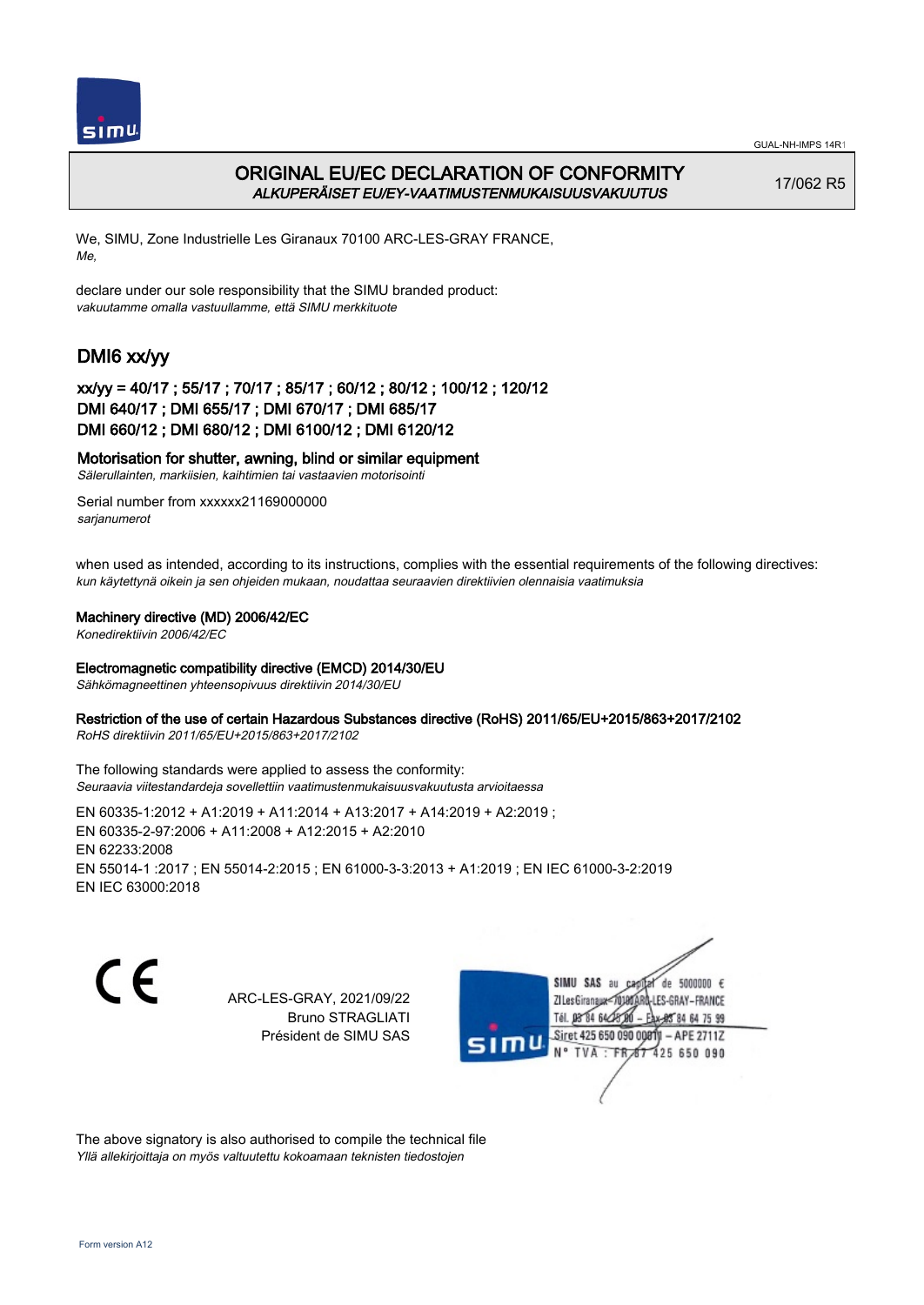

## ORIGINAL EU/EC DECLARATION OF CONFORMITY ΠΡΩΤΟΤΥΠΟ ΔΗΛΩΣΗ ΣΥΜΜΟΡΦΩΣΗΣ ΕΕ/EK

17/062 R5

We, SIMU, Zone Industrielle Les Giranaux 70100 ARC-LES-GRAY FRANCE, εμείς,

declare under our sole responsibility that the SIMU branded product: Δηλώνουμε αναλαμβάνοντας την αποκλειστική ευθύνη ότι το επώνυμο προϊόν SIMU

# DMI6 xx/yy

### xx/yy = 40/17 ; 55/17 ; 70/17 ; 85/17 ; 60/12 ; 80/12 ; 100/12 ; 120/12 DMI 640/17 ; DMI 655/17 ; DMI 670/17 ; DMI 685/17 DMI 660/12 ; DMI 680/12 ; DMI 6100/12 ; DMI 6120/12

### Motorisation for shutter, awning, blind or similar equipment

Μηχανοκίνηση για ρολα,τέντες,στόρια ή παρόμοιο εξοπλισμό

Serial number from xxxxxx21169000000 σειριακό αριθμό από

when used as intended, according to its instructions, complies with the essential requirements of the following directives: όταν χρησιμοποιείται όπως έχει προβλεφθεί, σύμφωνα με τις οδηγίες του, συμφωνεί με τις βασικές απαιτήσεις των ακόλουθων οδηγιών

#### Machinery directive (MD) 2006/42/EC

Οδηγία περι μηχανικού εξοπλισμού 2006/42/EC

#### Electromagnetic compatibility directive (EMCD) 2014/30/EU

Οδηγία ηλεκτρομαγνητικής συμβατότητας 2014/30/EU

#### Restriction of the use of certain Hazardous Substances directive (RoHS) 2011/65/EU+2015/863+2017/2102

Οδηγίας RoHS 2011/65/EU+2015/863+2017/2102

The following standards were applied to assess the conformity: Τα πρότυπα αναφοράς που ακολουθούν εφαρμόστηκαν με σκοπό την αξιολόγηση της συμμόρφωσης

EN 60335‑1:2012 + A1:2019 + A11:2014 + A13:2017 + A14:2019 + A2:2019 ; EN 60335‑2‑97:2006 + A11:2008 + A12:2015 + A2:2010 EN 62233:2008 EN 55014‑1 :2017 ; EN 55014‑2:2015 ; EN 61000‑3‑3:2013 + A1:2019 ; EN IEC 61000‑3‑2:2019 EN IEC 63000:2018

C F

ARC-LES-GRAY, 2021/09/22 Bruno STRAGLIATI Président de SIMU SAS

SIMU SAS au de 5000000  $\epsilon$ ZI Les Giranaux</DJ80AF LES-GRAY-FRANCE Tél. 08 84 64 24 84 64 75 99 Siret 425 650 090 00811  $-$  APE 27117 **TVA** 425 650 090  $-FR$ 

The above signatory is also authorised to compile the technical file

Το πρόσωπο που αναφέρεται παραπάνω είναι επίσης εξουσιοδοτημένο να καταρτίσει τον τεχνικό φάκελο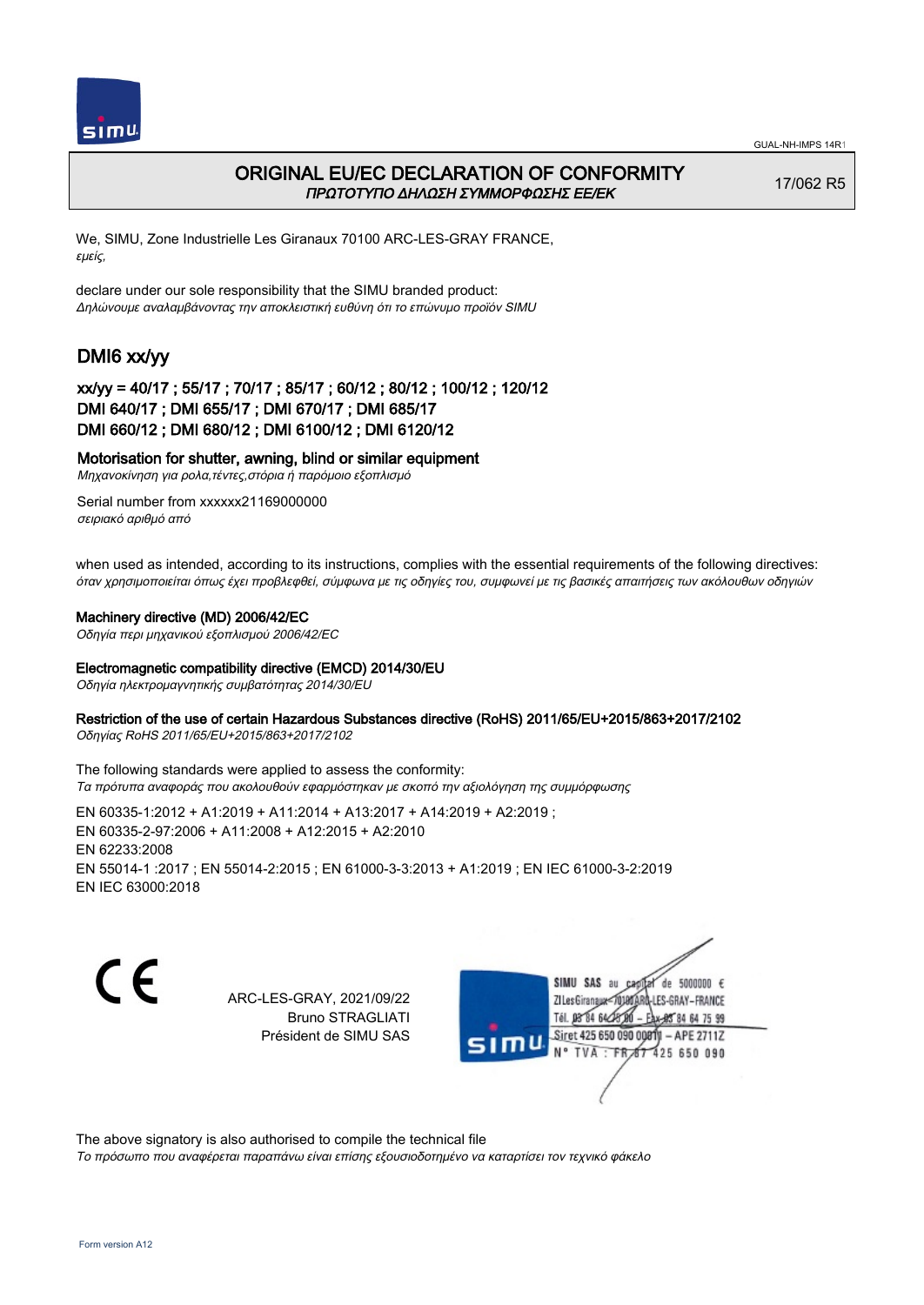

## ORIGINAL EU/EC DECLARATION OF CONFORMITY ORGINALNA EU/EC DEKLARACIJA O USKLAĐENOSTI

17/062 R5

We, SIMU, Zone Industrielle Les Giranaux 70100 ARC-LES-GRAY FRANCE, Mi,

declare under our sole responsibility that the SIMU branded product: izjavljujemo pod punom odgovornošču da je proizvod marke SIMU

# DMI6 xx/yy

## xx/yy = 40/17 ; 55/17 ; 70/17 ; 85/17 ; 60/12 ; 80/12 ; 100/12 ; 120/12 DMI 640/17 ; DMI 655/17 ; DMI 670/17 ; DMI 685/17 DMI 660/12 ; DMI 680/12 ; DMI 6100/12 ; DMI 6120/12

### Motorisation for shutter, awning, blind or similar equipment

Motorizacija za rolete,tende,sjenila ili slične opreme

Serial number from xxxxxx21169000000 Serijski broj iz

when used as intended, according to its instructions, complies with the essential requirements of the following directives: ako se upotrebljava prema namjeni, prema važećim uputama, usklađen sa prijeko potrebnim zahtijevima slijedećih direktiva

### Machinery directive (MD) 2006/42/EC

Direktiva o strojevima 2006/42/EC

### Electromagnetic compatibility directive (EMCD) 2014/30/EU

Direktiva o elektromagnetskoj usklađenosti 2014/30/EU

### Restriction of the use of certain Hazardous Substances directive (RoHS) 2011/65/EU+2015/863+2017/2102

Direktiva RoHS 2011/65/EU+2015/863+2017/2102

The following standards were applied to assess the conformity: Slijedeće reference standarda se primjenjuju da se odredi usklađenost

EN 60335‑1:2012 + A1:2019 + A11:2014 + A13:2017 + A14:2019 + A2:2019 ; EN 60335‑2‑97:2006 + A11:2008 + A12:2015 + A2:2010 EN 62233:2008 EN 55014‑1 :2017 ; EN 55014‑2:2015 ; EN 61000‑3‑3:2013 + A1:2019 ; EN IEC 61000‑3‑2:2019 EN IEC 63000:2018

CE

ARC-LES-GRAY, 2021/09/22 Bruno STRAGLIATI Président de SIMU SAS



The above signatory is also authorised to compile the technical file Gore navedeni potpisnik također je ovlašten za sastavljanje tehničkog dokumenta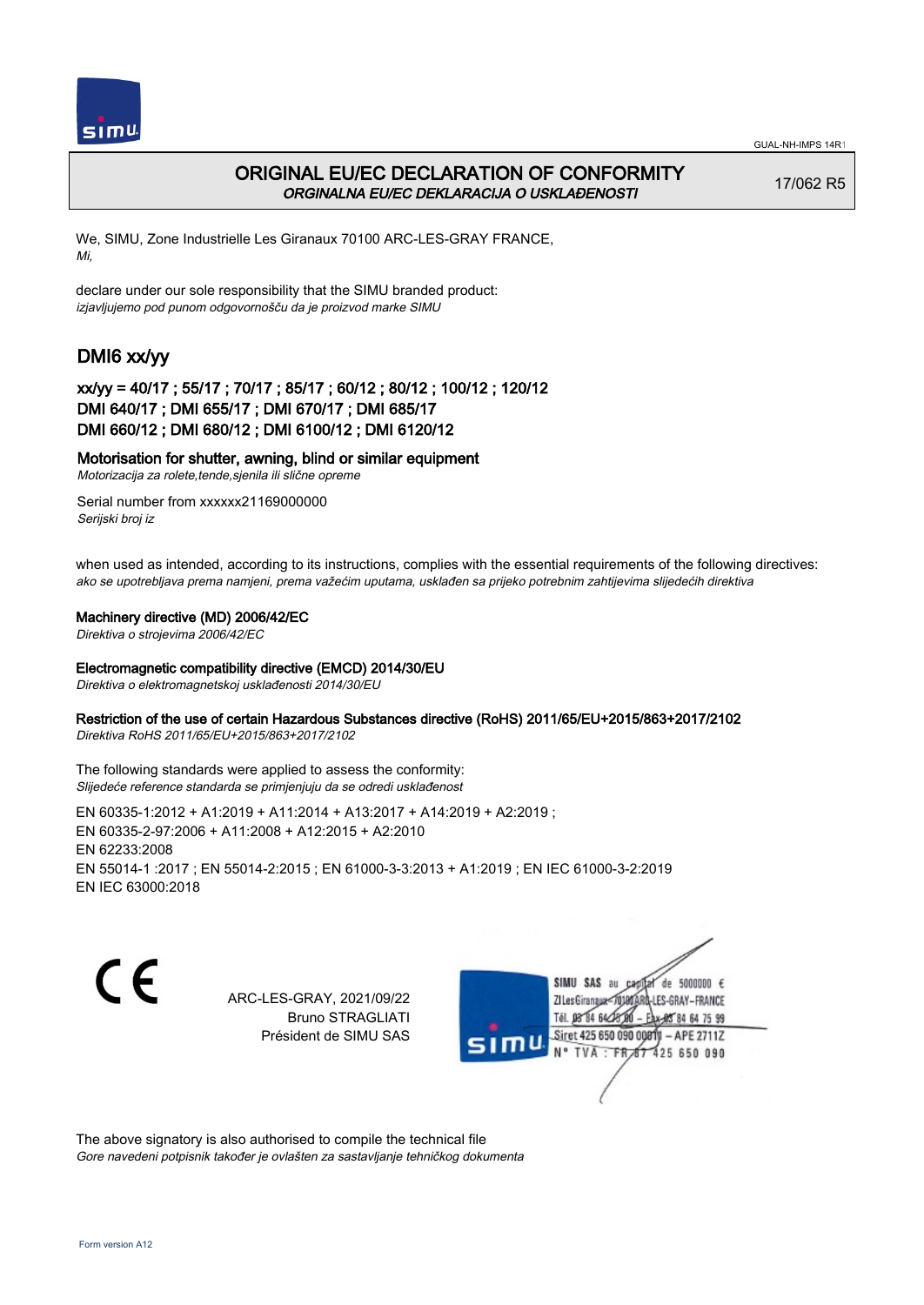

## ORIGINAL EU/EC DECLARATION OF CONFORMITY Eredeti EU/CE Megfelelőségi Nyilatkozat

17/062 R5

We, SIMU, Zone Industrielle Les Giranaux 70100 ARC-LES-GRAY FRANCE, Alulírott,

declare under our sole responsibility that the SIMU branded product: felelősségünk teljes tudatában kijelentjük, hogy a szóban forgó SIMU termék

# DMI6 xx/yy

## xx/yy = 40/17 ; 55/17 ; 70/17 ; 85/17 ; 60/12 ; 80/12 ; 100/12 ; 120/12 DMI 640/17 ; DMI 655/17 ; DMI 670/17 ; DMI 685/17 DMI 660/12 ; DMI 680/12 ; DMI 6100/12 ; DMI 6120/12

### Motorisation for shutter, awning, blind or similar equipment

Redőny, napellenző vagy hasonlószerkezetek motorizálása

Serial number from xxxxxx21169000000 Sorozatszámtól

when used as intended, according to its instructions, complies with the essential requirements of the following directives: megfelel, az alábbi irányelvekben megfogalmazott alapvető követelményeknek

### Machinery directive (MD) 2006/42/EC

Gépekre vonatkozó irányelv 2006/42/EC

### Electromagnetic compatibility directive (EMCD) 2014/30/EU

Elektromágneses megfelelőségi irányelv 2014/30/EU

### Restriction of the use of certain Hazardous Substances directive (RoHS) 2011/65/EU+2015/863+2017/2102

RoHS irányelv 2011/65/EU+2015/863+2017/2102

The following standards were applied to assess the conformity: A megfelelőség biztosításának érdekében az alábbi szabványok kerültek alkalmazásra

EN 60335‑1:2012 + A1:2019 + A11:2014 + A13:2017 + A14:2019 + A2:2019 ; EN 60335‑2‑97:2006 + A11:2008 + A12:2015 + A2:2010 EN 62233:2008 EN 55014‑1 :2017 ; EN 55014‑2:2015 ; EN 61000‑3‑3:2013 + A1:2019 ; EN IEC 61000‑3‑2:2019 EN IEC 63000:2018

C E

ARC-LES-GRAY, 2021/09/22 Bruno STRAGLIATI Président de SIMU SAS



The above signatory is also authorised to compile the technical file A fent említett aláíró is jogosult a műszaki dokumentáció összeállítására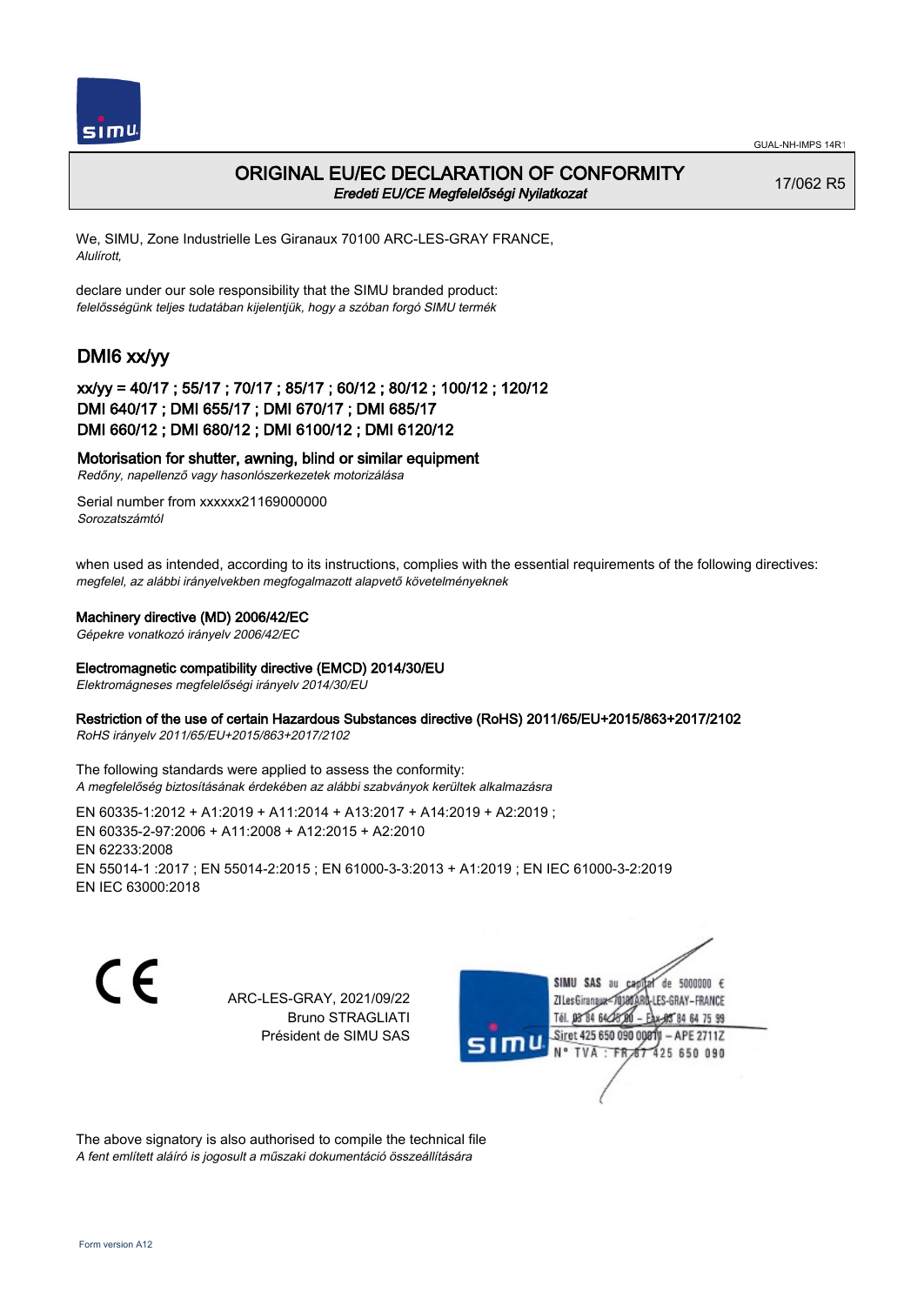

## ORIGINAL EU/EC DECLARATION OF CONFORMITY ORIGINALI ES/EB ATITIKTIES DEKLARACIJA

17/062 R5

We, SIMU, Zone Industrielle Les Giranaux 70100 ARC-LES-GRAY FRANCE, Mes,

declare under our sole responsibility that the SIMU branded product: atsakingai deklaruojame, kad SIMU kompanijos produktas

# DMI6 xx/yy

### xx/yy = 40/17 ; 55/17 ; 70/17 ; 85/17 ; 60/12 ; 80/12 ; 100/12 ; 120/12 DMI 640/17 ; DMI 655/17 ; DMI 670/17 ; DMI 685/17 DMI 660/12 ; DMI 680/12 ; DMI 6100/12 ; DMI 6120/12

### Motorisation for shutter, awning, blind or similar equipment

Apsauginių žaliuzių, markizių, ritininių užuolaidų ir panašių gaminių automatizavimas

Serial number from xxxxxx21169000000 Serijos numeris nuo

when used as intended, according to its instructions, complies with the essential requirements of the following directives: naudojamas pagal paskirtį, pagal gamintojo instrukcijas, atitinka esminius šių Direktyvų reikalavimus

### Machinery directive (MD) 2006/42/EC

Mašinų direktyva 2006/42/EC

#### Electromagnetic compatibility directive (EMCD) 2014/30/EU

Elektromagnetinio suderinamumo direktyva 2014/30/EU

### Restriction of the use of certain Hazardous Substances directive (RoHS) 2011/65/EU+2015/863+2017/2102

PMNA (RoHS) direktyva 2011/65/EU+2015/863+2017/2102

The following standards were applied to assess the conformity: Įverinti deklaruojamą atitiktį buvo taikomi toliau nurodyti standartai

EN 60335‑1:2012 + A1:2019 + A11:2014 + A13:2017 + A14:2019 + A2:2019 ; EN 60335‑2‑97:2006 + A11:2008 + A12:2015 + A2:2010 EN 62233:2008 EN 55014‑1 :2017 ; EN 55014‑2:2015 ; EN 61000‑3‑3:2013 + A1:2019 ; EN IEC 61000‑3‑2:2019 EN IEC 63000:2018

C E

ARC-LES-GRAY, 2021/09/22 Bruno STRAGLIATI Président de SIMU SAS



The above signatory is also authorised to compile the technical file Asmuo, pasirašęs šią deklaraciją, taip pat turi įgaliojimą sudaryti techninę bylą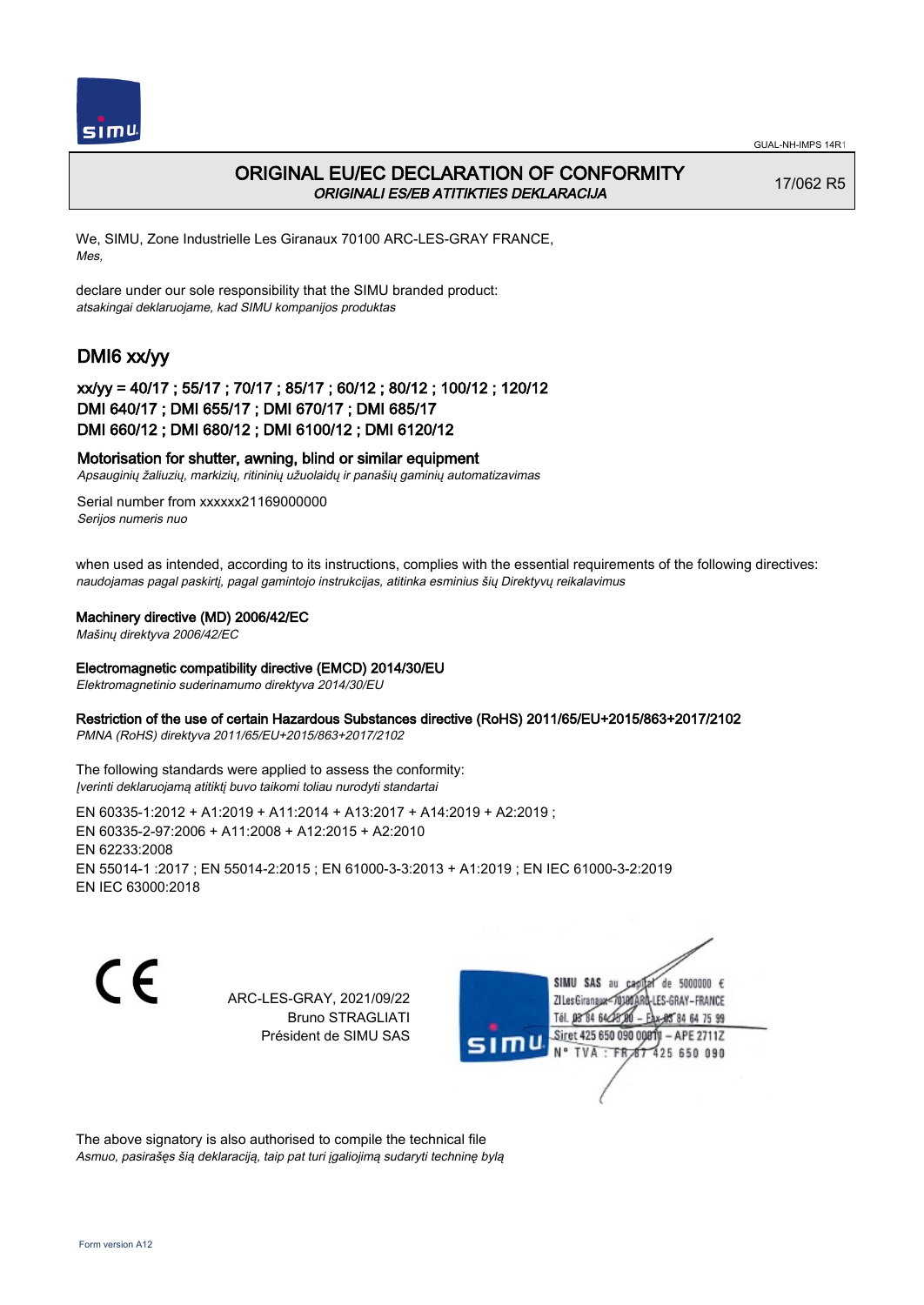

## ORIGINAL EU/EC DECLARATION OF CONFORMITY ES/EK ATBILSTĪBAS DEKLARĀCIJA

17/062 R5

We, SIMU, Zone Industrielle Les Giranaux 70100 ARC-LES-GRAY FRANCE, Mēs,

declare under our sole responsibility that the SIMU branded product: ar pilnu atbildību, apliecinām, ka SIMU zīmola produkti,

# DMI6 xx/yy

### xx/yy = 40/17 ; 55/17 ; 70/17 ; 85/17 ; 60/12 ; 80/12 ; 100/12 ; 120/12 DMI 640/17 ; DMI 655/17 ; DMI 670/17 ; DMI 685/17 DMI 660/12 ; DMI 680/12 ; DMI 6100/12 ; DMI 6120/12

### Motorisation for shutter, awning, blind or similar equipment

Aizsargžalūziju, žalūziju, markīžu, aizkaru un līdzīgu gala produktu motorizēšana

Serial number from xxxxxx21169000000 sērijas numurs no

when used as intended, according to its instructions, complies with the essential requirements of the following directives: ja tie tiek lietoti saskaņā ar norādījumiem, atbilst šo direktīvu pamatprasībām

### Machinery directive (MD) 2006/42/EC

Mašīnu Direktīva 2006/42/EC

### Electromagnetic compatibility directive (EMCD) 2014/30/EU

Elektromagnētiskās Savietojamības Direktīva 2014/30/EU

#### Restriction of the use of certain Hazardous Substances directive (RoHS) 2011/65/EU+2015/863+2017/2102

RoHs Direktīva par dažādu bīstamu vielu izmantošanas ierobežošanu elektriskās un elektroniskās iekārtās 2011/65/EU+2015/863+2017/2102

The following standards were applied to assess the conformity: Atbilstības deklarācijas novērtēšanai tiek pielietoti sekojoši standarti

EN 60335‑1:2012 + A1:2019 + A11:2014 + A13:2017 + A14:2019 + A2:2019 ; EN 60335‑2‑97:2006 + A11:2008 + A12:2015 + A2:2010 EN 62233:2008 EN 55014‑1 :2017 ; EN 55014‑2:2015 ; EN 61000‑3‑3:2013 + A1:2019 ; EN IEC 61000‑3‑2:2019 EN IEC 63000:2018

( F

ARC-LES-GRAY, 2021/09/22 Bruno STRAGLIATI Président de SIMU SAS



The above signatory is also authorised to compile the technical file Iepriekš minētā persona ir pilnvarota sastādīt tehnisko dokumentāciju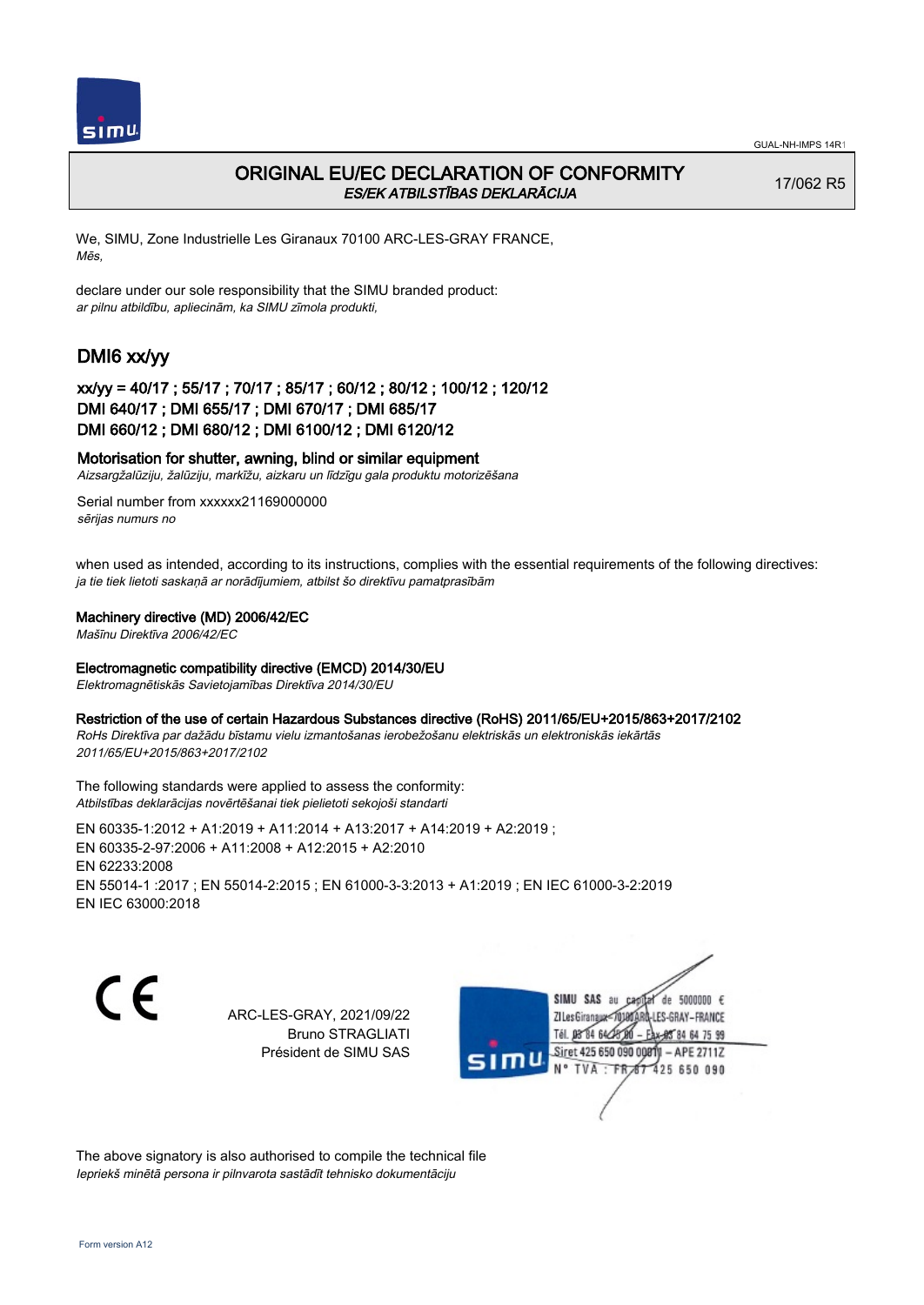

## ORIGINAL EU/EC DECLARATION OF CONFORMITY OORSPRONKELIJKE EU/EG-CONFORMITEITSVERKLARING

17/062 R5

We, SIMU, Zone Industrielle Les Giranaux 70100 ARC-LES-GRAY FRANCE, Wij,

declare under our sole responsibility that the SIMU branded product: verklaren op eigen verantwoordelijkheid dat het produkt van het SIMU

# DMI6 xx/yy

### xx/yy = 40/17 ; 55/17 ; 70/17 ; 85/17 ; 60/12 ; 80/12 ; 100/12 ; 120/12 DMI 640/17 ; DMI 655/17 ; DMI 670/17 ; DMI 685/17 DMI 660/12 ; DMI 680/12 ; DMI 6100/12 ; DMI 6120/12

### Motorisation for shutter, awning, blind or similar equipment

Motorisatie voor rolluiken, zonwering, screens of gelijkaardige toepassingen

Serial number from xxxxxx21169000000 Serienummer van

when used as intended, according to its instructions, complies with the essential requirements of the following directives: wanneer gebruikt voor de juiste toepassing voldoet aan de essentiële eisen van de volgende richtlijnen

### Machinery directive (MD) 2006/42/EC

Machinerichtlijn 2006/42/EC

#### Electromagnetic compatibility directive (EMCD) 2014/30/EU

Richtlijn elektromagnetische compatibiliteit 2014/30/EU

### Restriction of the use of certain Hazardous Substances directive (RoHS) 2011/65/EU+2015/863+2017/2102

RoHS Richtlijn 2011/65/EU+2015/863+2017/2102

The following standards were applied to assess the conformity: De volgende referentiestandaarden worden toegepast om de overeenstemming te evalueren

EN 60335‑1:2012 + A1:2019 + A11:2014 + A13:2017 + A14:2019 + A2:2019 ; EN 60335‑2‑97:2006 + A11:2008 + A12:2015 + A2:2010 EN 62233:2008 EN 55014‑1 :2017 ; EN 55014‑2:2015 ; EN 61000‑3‑3:2013 + A1:2019 ; EN IEC 61000‑3‑2:2019 EN IEC 63000:2018

C E

ARC-LES-GRAY, 2021/09/22 Bruno STRAGLIATI Président de SIMU SAS

SIMU SAS au de 5000000  $\epsilon$ ZI Les Giranaux</r LES-GRAY-FRANCE THE DR'RE BLA 84 64 75 99 Siret 425 650 090 00811  $-$  APE 27117 **TVA** 425 650 090  $-FR$ 

The above signatory is also authorised to compile the technical file De bovengenoemde persoon is ook bevoegd om het technisch dossier samen te stellen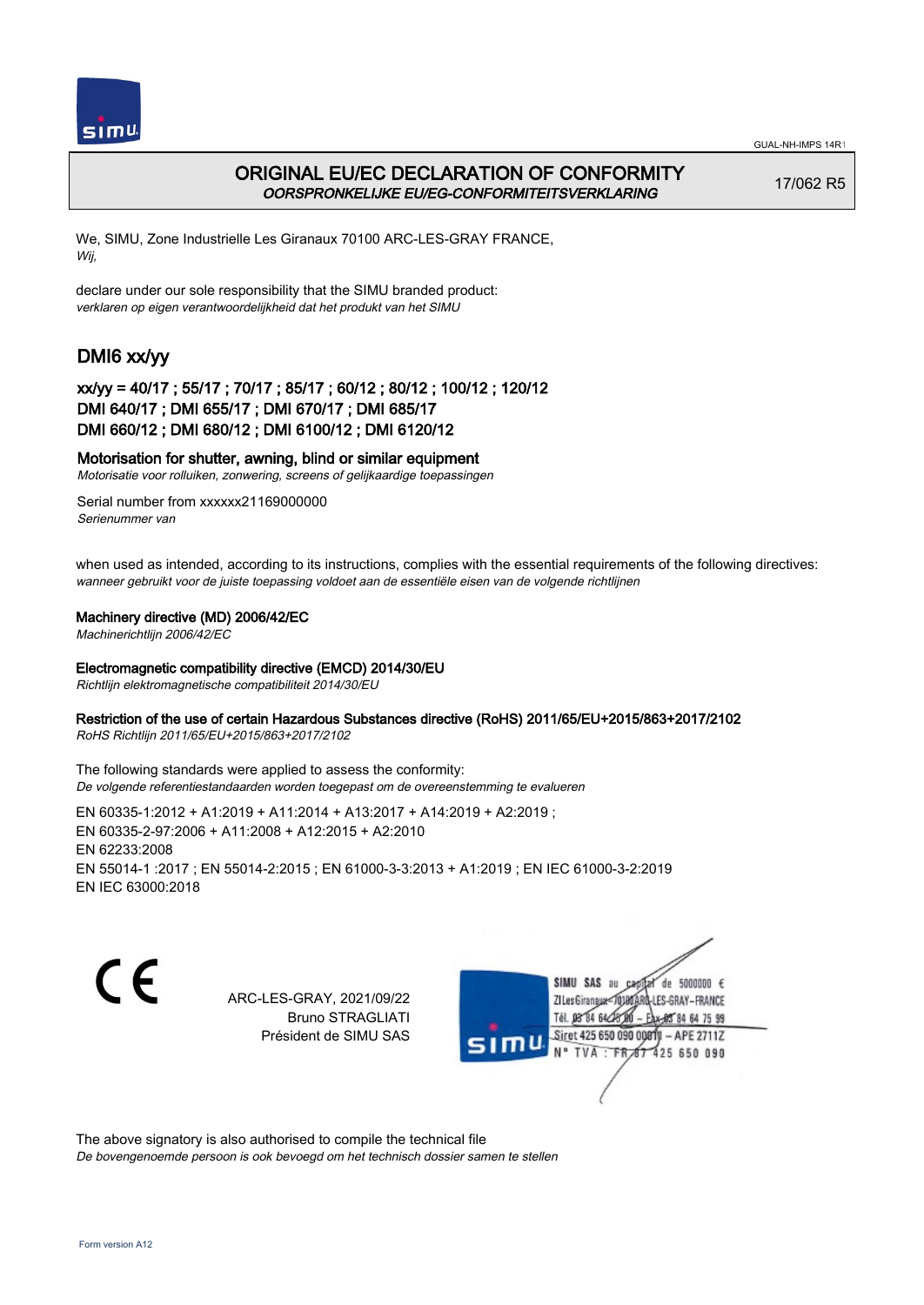

## ORIGINAL EU/EC DECLARATION OF CONFORMITY ORIGINAL EU / CE - ERKLÆRING

17/062 R5

We, SIMU, Zone Industrielle Les Giranaux 70100 ARC-LES-GRAY FRANCE, Vi,

declare under our sole responsibility that the SIMU branded product: erklærer under vårt eneansvar at SIMU merket produkt

# DMI6 xx/yy

## xx/yy = 40/17 ; 55/17 ; 70/17 ; 85/17 ; 60/12 ; 80/12 ; 100/12 ; 120/12 DMI 640/17 ; DMI 655/17 ; DMI 670/17 ; DMI 685/17 DMI 660/12 ; DMI 680/12 ; DMI 6100/12 ; DMI 6120/12

### Motorisation for shutter, awning, blind or similar equipment

Motorisering for marksier, screens, persienner eller lignende utstyr

Serial number from xxxxxx21169000000 Serienummer fra

when used as intended, according to its instructions, complies with the essential requirements of the following directives: når de brukes som forutsatt, i henhold til sin instruks, i samsvar med de grunnlegende kravene i følgende direktiver

### Machinery directive (MD) 2006/42/EC

Maskindirektivet 2006/42/EC

### Electromagnetic compatibility directive (EMCD) 2014/30/EU

EMC-dirketivet 2014/30/EU

### Restriction of the use of certain Hazardous Substances directive (RoHS) 2011/65/EU+2015/863+2017/2102

RoHS-direktivet 2011/65/EU+2015/863+2017/2102

The following standards were applied to assess the conformity: Følgende referansestandarder ble brukt for å vurdere samsvar

EN 60335‑1:2012 + A1:2019 + A11:2014 + A13:2017 + A14:2019 + A2:2019 ; EN 60335‑2‑97:2006 + A11:2008 + A12:2015 + A2:2010 EN 62233:2008 EN 55014‑1 :2017 ; EN 55014‑2:2015 ; EN 61000‑3‑3:2013 + A1:2019 ; EN IEC 61000‑3‑2:2019 EN IEC 63000:2018

CE

ARC-LES-GRAY, 2021/09/22 Bruno STRAGLIATI Président de SIMU SAS

SIMU SAS au de 5000000  $\epsilon$ ZI Les Giranaux</r LES-GRAY-FRANCE THE DR'RE BLA 84 64 75 99 Siret 425 650 090 00811  $-$  APE 27117 **TVA · FR** 425 650 090

The above signatory is also authorised to compile the technical file Ovennevnte underskrevet fullmakt til å utarbeide den tekniske dokumentasjonen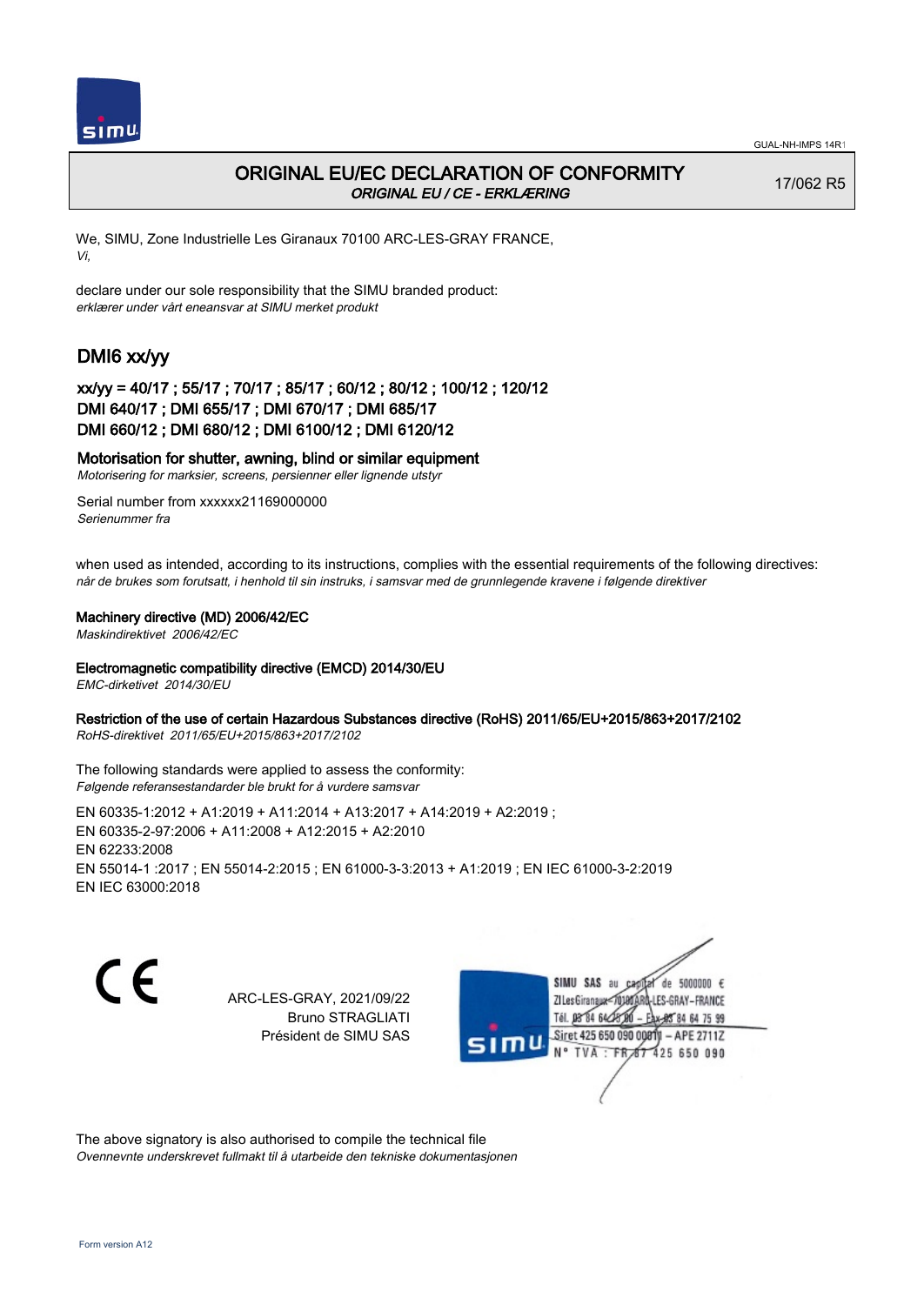

## ORIGINAL EU/EC DECLARATION OF CONFORMITY ORYGINALNA DEKLARACJA ZGODNOŚCI UE/WE

17/062 R5

We, SIMU, Zone Industrielle Les Giranaux 70100 ARC-LES-GRAY FRANCE, My,

declare under our sole responsibility that the SIMU branded product: deklarujemy z pełną odpowiedzialnością, że produkt oznaczony marką SIMU

# DMI6 xx/yy

### xx/yy = 40/17 ; 55/17 ; 70/17 ; 85/17 ; 60/12 ; 80/12 ; 100/12 ; 120/12 DMI 640/17 ; DMI 655/17 ; DMI 670/17 ; DMI 685/17 DMI 660/12 ; DMI 680/12 ; DMI 6100/12 ; DMI 6120/12

### Motorisation for shutter, awning, blind or similar equipment

Wyposażenie w napęd rolety, markizy, osłony przeciwsłonecznej lub podobnego urządzenia

Serial number from xxxxxx21169000000 z numerem seryjnym od

when used as intended, according to its instructions, complies with the essential requirements of the following directives: gdy jest używany zgodnie z przeznaczeniem i instrukcjami, spełnia podstawowe wymagania następujących Dyrektyw

#### Machinery directive (MD) 2006/42/EC

Dyrektywa maszynowa 2006/42/EC

### Electromagnetic compatibility directive (EMCD) 2014/30/EU

Dyrektywa kompatybilności elektromagnetycznej 2014/30/EU

### Restriction of the use of certain Hazardous Substances directive (RoHS) 2011/65/EU+2015/863+2017/2102

Dyrektywa RoHS 2011/65/EU+2015/863+2017/2102

The following standards were applied to assess the conformity: Do oceny zgodności zostały zastosowane następujące normy

EN 60335‑1:2012 + A1:2019 + A11:2014 + A13:2017 + A14:2019 + A2:2019 ; EN 60335‑2‑97:2006 + A11:2008 + A12:2015 + A2:2010 EN 62233:2008 EN 55014‑1 :2017 ; EN 55014‑2:2015 ; EN 61000‑3‑3:2013 + A1:2019 ; EN IEC 61000‑3‑2:2019 EN IEC 63000:2018

C E

ARC-LES-GRAY, 2021/09/22 Bruno STRAGLIATI Président de SIMU SAS

SIMU SAS au de 5000000  $\epsilon$ ZI Les Giranaux</DJ80 LES-GRAY-FRANCE Tél. 08 84 64 24 84 64 75 99 Siret 425 650 090 00811  $-$  APE 27117 **TVA** 425 650 090  $-FR$ 

The above signatory is also authorised to compile the technical file Osoba wskazana powyżej jest również upoważniony do przygotowania dokumentacji technicznej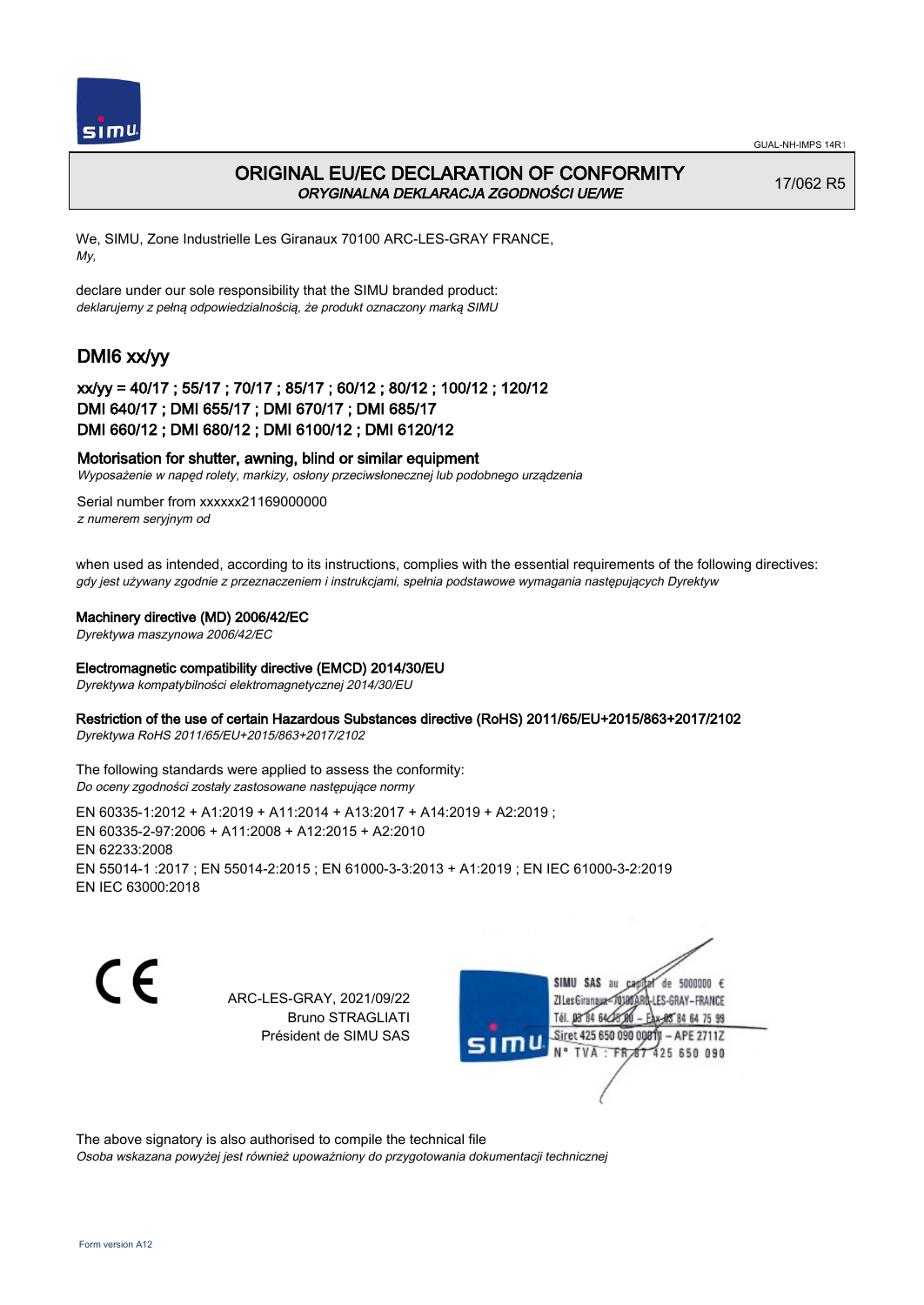



## ORIGINAL EU/EC DECLARATION OF CONFORMITY DECLARAÇÃO UE/CE DE CONFORMIDADE ORIGINAL

17/062 R5

We, SIMU, Zone Industrielle Les Giranaux 70100 ARC-LES-GRAY FRANCE, Nós,

declare under our sole responsibility that the SIMU branded product: declaramos sob nossa única responsabilidade que o dispositivo marca SIMU

# DMI6 xx/yy

### xx/yy = 40/17 ; 55/17 ; 70/17 ; 85/17 ; 60/12 ; 80/12 ; 100/12 ; 120/12 DMI 640/17 ; DMI 655/17 ; DMI 670/17 ; DMI 685/17 DMI 660/12 ; DMI 680/12 ; DMI 6100/12 ; DMI 6120/12

### Motorisation for shutter, awning, blind or similar equipment

Motorização para toldo, persiana, estore, cortina ou equipamento parecido

Serial number from xxxxxx21169000000 Número de série desde

when used as intended, according to its instructions, complies with the essential requirements of the following directives: Quando utilizado de acordo com sua a aplicação, segundo as suas instruções, cumpre os requisitos essenciais das seguintes diretivas

### Machinery directive (MD) 2006/42/EC

Diretiva Máquinas 2006/42/EC

#### Electromagnetic compatibility directive (EMCD) 2014/30/EU

Diretiva compatibilidade electromagnética 2014/30/EU

### Restriction of the use of certain Hazardous Substances directive (RoHS) 2011/65/EU+2015/863+2017/2102

Diretiva RoHS 2011/65/EU+2015/863+2017/2102

The following standards were applied to assess the conformity: As normas de referência apresentadas em seguida foram aplicadas para avaliar a conformidade

EN 60335‑1:2012 + A1:2019 + A11:2014 + A13:2017 + A14:2019 + A2:2019 ; EN 60335‑2‑97:2006 + A11:2008 + A12:2015 + A2:2010 EN 62233:2008 EN 55014‑1 :2017 ; EN 55014‑2:2015 ; EN 61000‑3‑3:2013 + A1:2019 ; EN IEC 61000‑3‑2:2019 EN IEC 63000:2018

C E

ARC-LES-GRAY, 2021/09/22 Bruno STRAGLIATI Président de SIMU SAS



The above signatory is also authorised to compile the technical file

A pessoa nomeada acima também está autorizada a compilar o processo técnico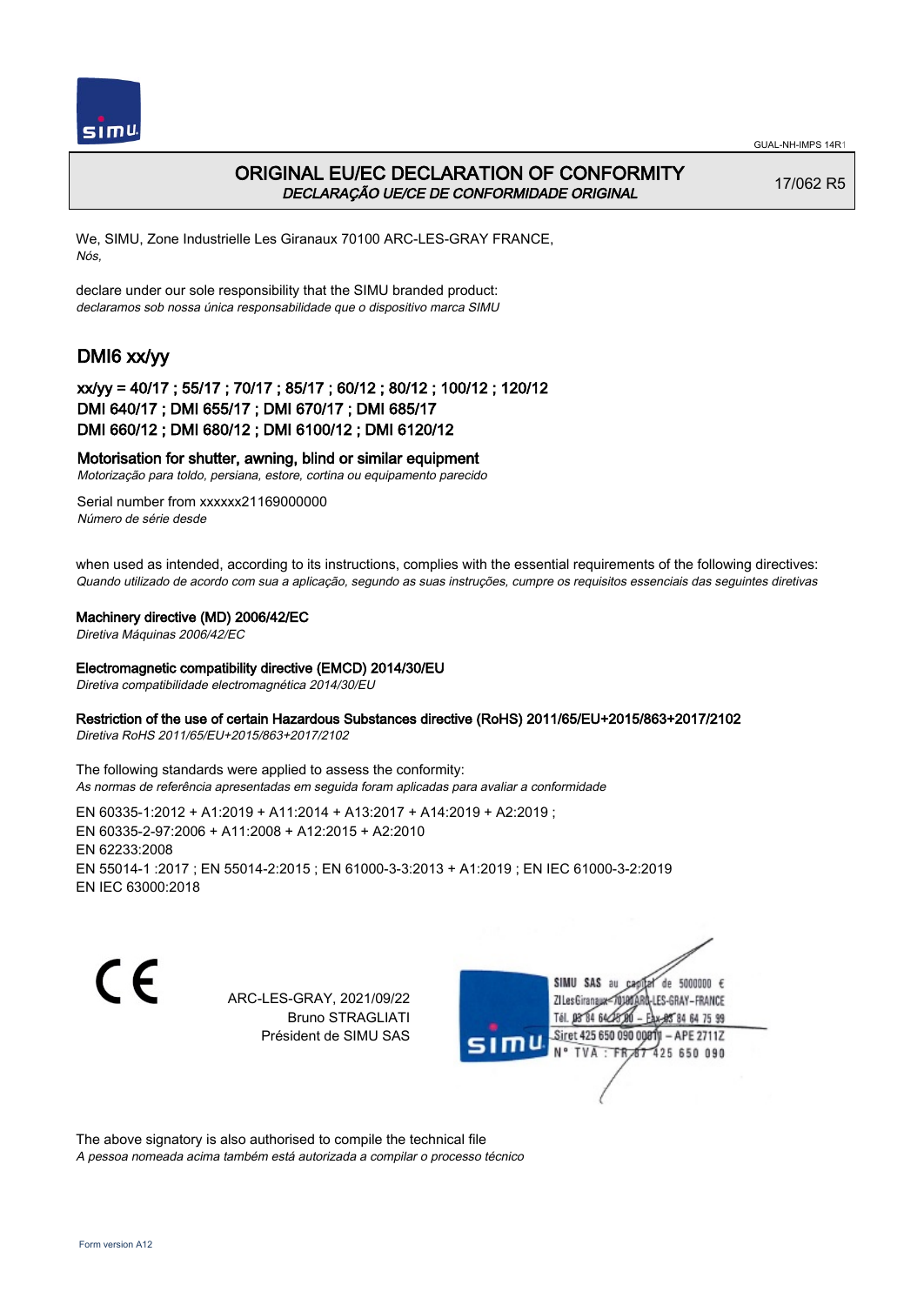



## ORIGINAL EU/EC DECLARATION OF CONFORMITY ORIGINAL EU/EC DECLARAIE DE CONFORMITATE

17/062 R5

We, SIMU, Zone Industrielle Les Giranaux 70100 ARC-LES-GRAY FRANCE, Noi,

declare under our sole responsibility that the SIMU branded product: declarăm pe propria răspundere că produsele marca SIMU

# DMI6 xx/yy

### xx/yy = 40/17 ; 55/17 ; 70/17 ; 85/17 ; 60/12 ; 80/12 ; 100/12 ; 120/12 DMI 640/17 ; DMI 655/17 ; DMI 670/17 ; DMI 685/17 DMI 660/12 ; DMI 680/12 ; DMI 6100/12 ; DMI 6120/12

### Motorisation for shutter, awning, blind or similar equipment

Motorizări pentru rulou, marchiză, perdea sau echipament similar

Serial number from xxxxxx21169000000 Numărul de serie din

when used as intended, according to its instructions, complies with the essential requirements of the following directives: utilizate conform destinaiei lor, aa cum este descris în manualul de utilizare, sunt în conformitate cu cerinele eseniale ale următoarelor directive

### Machinery directive (MD) 2006/42/EC

Directiva privind echipamentele tehnice 2006/42/EC

### Electromagnetic compatibility directive (EMCD) 2014/30/EU

Directiva privind compatibilitatea electromagnetică 2014/30/EU

### Restriction of the use of certain Hazardous Substances directive (RoHS) 2011/65/EU+2015/863+2017/2102

Directiva RoHS 2011/65/EU+2015/863+2017/2102

The following standards were applied to assess the conformity: Următoarele standarde de referină au fost aplicate pentru respectarea conformităii

EN 60335‑1:2012 + A1:2019 + A11:2014 + A13:2017 + A14:2019 + A2:2019 ; EN 60335‑2‑97:2006 + A11:2008 + A12:2015 + A2:2010 EN 62233:2008 EN 55014‑1 :2017 ; EN 55014‑2:2015 ; EN 61000‑3‑3:2013 + A1:2019 ; EN IEC 61000‑3‑2:2019 EN IEC 63000:2018

( F

ARC-LES-GRAY, 2021/09/22 Bruno STRAGLIATI Président de SIMU SAS



The above signatory is also authorised to compile the technical file Semnatarul de mai sus este, de asemenea, autorizat să întocmească dosarul tehnic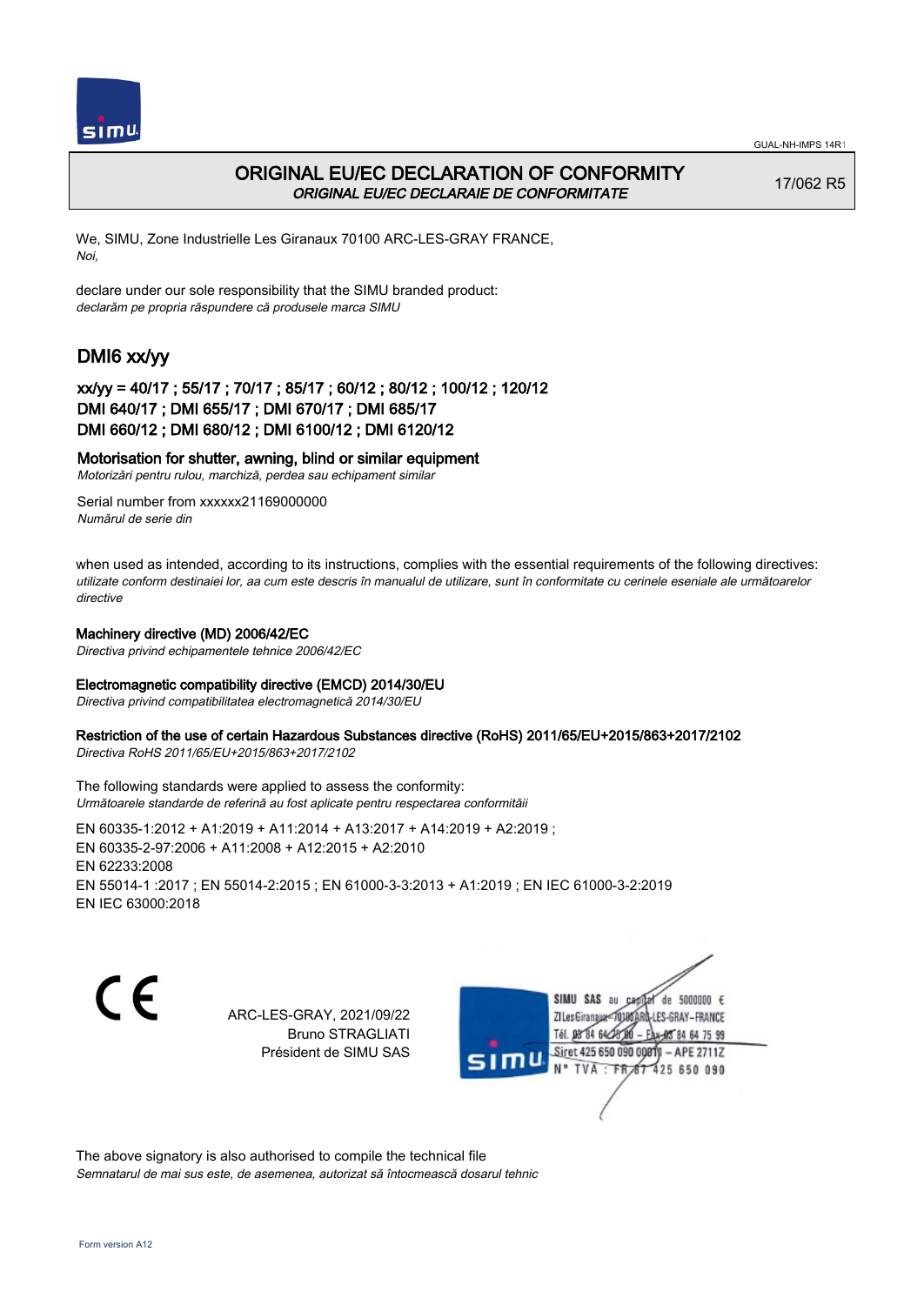

## ORIGINAL EU/EC DECLARATION OF CONFORMITY ORIGINAL EU/EG-FÖRSÄKRAN OM ÖVERENSSTÄMMELSE

17/062 R5

We, SIMU, Zone Industrielle Les Giranaux 70100 ARC-LES-GRAY FRANCE, Vi,

declare under our sole responsibility that the SIMU branded product: försäkrar på eget ansvar att produkten av varumärket SIMU

# DMI6 xx/yy

## xx/yy = 40/17 ; 55/17 ; 70/17 ; 85/17 ; 60/12 ; 80/12 ; 100/12 ; 120/12 DMI 640/17 ; DMI 655/17 ; DMI 670/17 ; DMI 685/17 DMI 660/12 ; DMI 680/12 ; DMI 6100/12 ; DMI 6120/12

### Motorisation for shutter, awning, blind or similar equipment

Motorisering för jalusi, markis, rullgardin eller liknande produkter

Serial number from xxxxxx21169000000 Serienumret från

when used as intended, according to its instructions, complies with the essential requirements of the following directives: uppfyller de grundläggande kraven i följande direktiv när den används på det sätt som avses, i enlighet med bruksanvisningen

### Machinery directive (MD) 2006/42/EC

Maskindirektivet 2006/42/EC

### Electromagnetic compatibility directive (EMCD) 2014/30/EU

EMC-direktivet 2014/30/EU

### Restriction of the use of certain Hazardous Substances directive (RoHS) 2011/65/EU+2015/863+2017/2102

RoHS-direktivet 2011/65/EU+2015/863+2017/2102

The following standards were applied to assess the conformity: Följande referensnormer har tillämpats för att göra en bedömning av överensstämmelsen

EN 60335‑1:2012 + A1:2019 + A11:2014 + A13:2017 + A14:2019 + A2:2019 ; EN 60335‑2‑97:2006 + A11:2008 + A12:2015 + A2:2010 EN 62233:2008 EN 55014‑1 :2017 ; EN 55014‑2:2015 ; EN 61000‑3‑3:2013 + A1:2019 ; EN IEC 61000‑3‑2:2019 EN IEC 63000:2018

CE

ARC-LES-GRAY, 2021/09/22 Bruno STRAGLIATI Président de SIMU SAS



The above signatory is also authorised to compile the technical file

Den person som anges ovan är också behörig att ställa samman den tekniska dokumentationen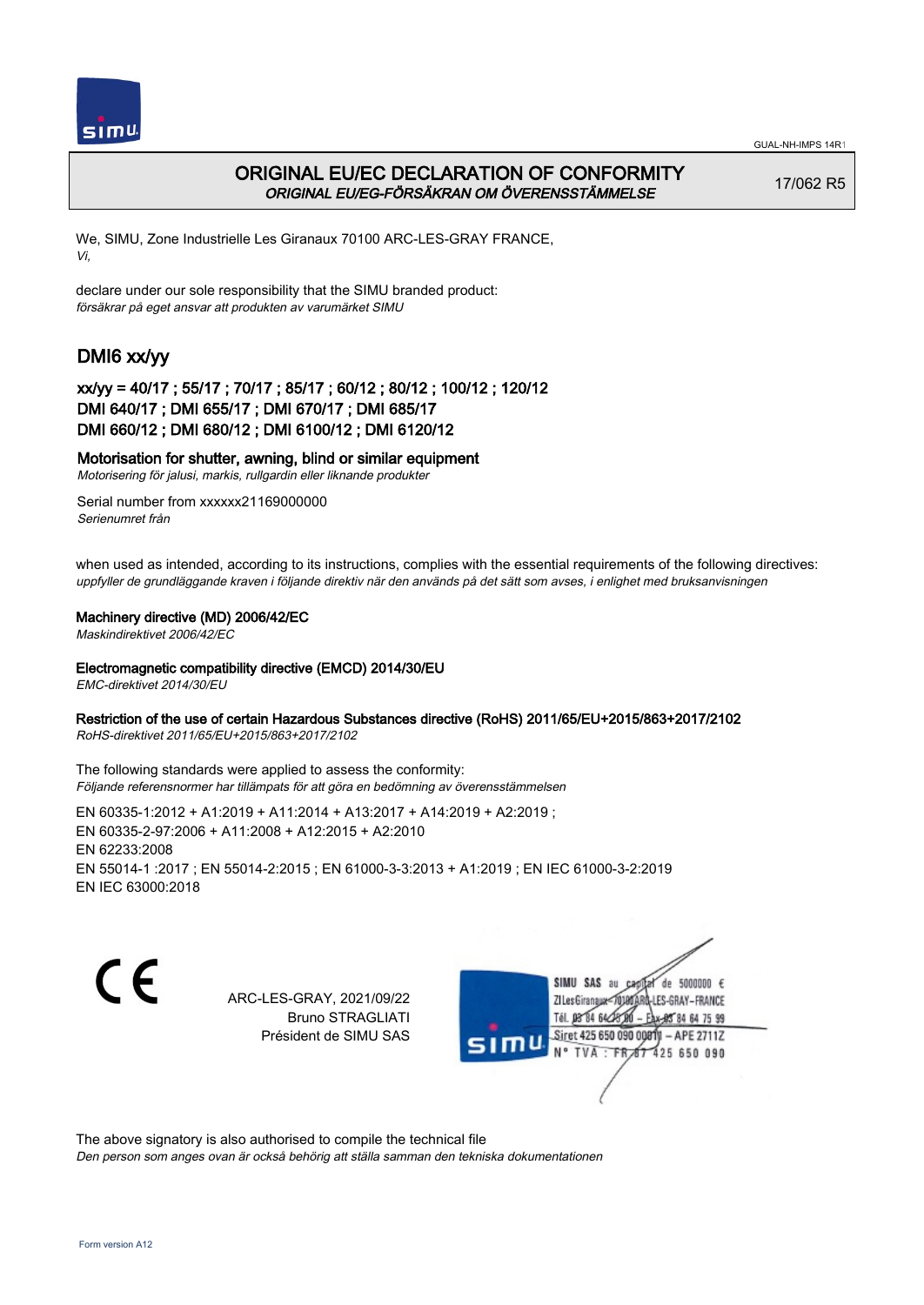

## ORIGINAL EU/EC DECLARATION OF CONFORMITY ORIGINÁLNE VYHLÁSENIE EU/ES O ZHODE

17/062 R5

We, SIMU, Zone Industrielle Les Giranaux 70100 ARC-LES-GRAY FRANCE, My,

declare under our sole responsibility that the SIMU branded product: vyhlasujeme na svoju výlučnú zodpovednosť, že výrobok značky SIMU

# DMI6 xx/yy

## xx/yy = 40/17 ; 55/17 ; 70/17 ; 85/17 ; 60/12 ; 80/12 ; 100/12 ; 120/12 DMI 640/17 ; DMI 655/17 ; DMI 670/17 ; DMI 685/17 DMI 660/12 ; DMI 680/12 ; DMI 6100/12 ; DMI 6120/12

### Motorisation for shutter, awning, blind or similar equipment

Pohon pre rolety, markízy, clony alebo podobné zariadenia

Serial number from xxxxxx21169000000 Seriové číslo od

when used as intended, according to its instructions, complies with the essential requirements of the following directives: ak je používaný v súlade s účelom použitia a s návodom, spĺňa základné požiadavky týchto smerníc

### Machinery directive (MD) 2006/42/EC

Smernica o strojových zariadeniach 2006/42/EC

### Electromagnetic compatibility directive (EMCD) 2014/30/EU

Smernica o elektromagnetickej kompatibilite 2014/30/EU

#### Restriction of the use of certain Hazardous Substances directive (RoHS) 2011/65/EU+2015/863+2017/2102

Smernica o obmedzení používania určitých nebezpečných látok v elektrických a elektronických zariadeniach 2011/65/EU+2015/863+2017/2102

The following standards were applied to assess the conformity: Pre posúdenie zhody boli použité následujúce normy

EN 60335‑1:2012 + A1:2019 + A11:2014 + A13:2017 + A14:2019 + A2:2019 ; EN 60335‑2‑97:2006 + A11:2008 + A12:2015 + A2:2010 EN 62233:2008 EN 55014‑1 :2017 ; EN 55014‑2:2015 ; EN 61000‑3‑3:2013 + A1:2019 ; EN IEC 61000‑3‑2:2019 EN IEC 63000:2018

( F

ARC-LES-GRAY, 2021/09/22 Bruno STRAGLIATI Président de SIMU SAS



The above signatory is also authorised to compile the technical file uvedená osoba je tiež osoba zodpovedná za vypracovanie technickej dokumentácie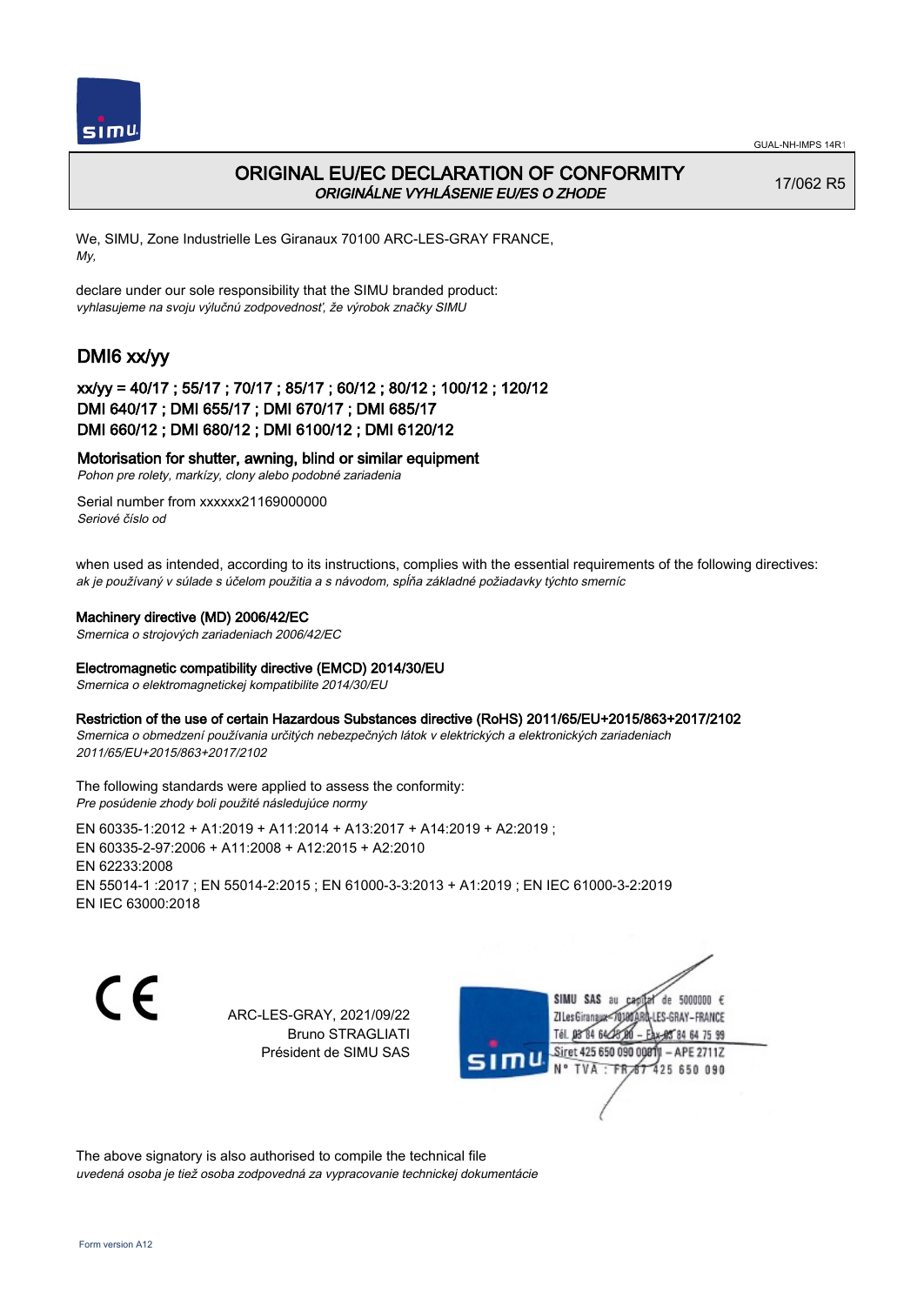

## ORIGINAL EU/EC DECLARATION OF CONFORMITY IZJAVA O SKLADNOSTI / IZJAVA O LASTNOSTIH

17/062 R5

We, SIMU, Zone Industrielle Les Giranaux 70100 ARC-LES-GRAY FRANCE, Mi,

declare under our sole responsibility that the SIMU branded product: S polno odgovornostjo izjavljamo, da izdelki blagovne znamke SIMU

# DMI6 xx/yy

## xx/yy = 40/17 ; 55/17 ; 70/17 ; 85/17 ; 60/12 ; 80/12 ; 100/12 ; 120/12 DMI 640/17 ; DMI 655/17 ; DMI 670/17 ; DMI 685/17 DMI 660/12 ; DMI 680/12 ; DMI 6100/12 ; DMI 6120/12

### Motorisation for shutter, awning, blind or similar equipment

Motorizacija rolet, žaluzij, senčnikov in podobne opreme

Serial number from xxxxxx21169000000 'Serijska številka

when used as intended, according to its instructions, complies with the essential requirements of the following directives: ko se uporabljajo v skladu z namembnostjo in navodili, ustrezajo bistvenim zahtevam naslednjih direktiv

### Machinery directive (MD) 2006/42/EC

Direktiva o strojih 2006/42/EC

### Electromagnetic compatibility directive (EMCD) 2014/30/EU

Direktiva o elektromagnetni združljivosti 2014/30/EU

### Restriction of the use of certain Hazardous Substances directive (RoHS) 2011/65/EU+2015/863+2017/2102

Direktiva RoHS 2011/65/EU+2015/863+2017/2102

The following standards were applied to assess the conformity: Za preverjanje skladnosti so bili uporabljeni naslednji standardi

EN 60335‑1:2012 + A1:2019 + A11:2014 + A13:2017 + A14:2019 + A2:2019 ; EN 60335‑2‑97:2006 + A11:2008 + A12:2015 + A2:2010 EN 62233:2008 EN 55014‑1 :2017 ; EN 55014‑2:2015 ; EN 61000‑3‑3:2013 + A1:2019 ; EN IEC 61000‑3‑2:2019 EN IEC 63000:2018

CE

ARC-LES-GRAY, 2021/09/22 Bruno STRAGLIATI Président de SIMU SAS



The above signatory is also authorised to compile the technical file Podpisnik, naveden zgoraj, je pooblaščen tudi za pripravo tehnične dokumentacije